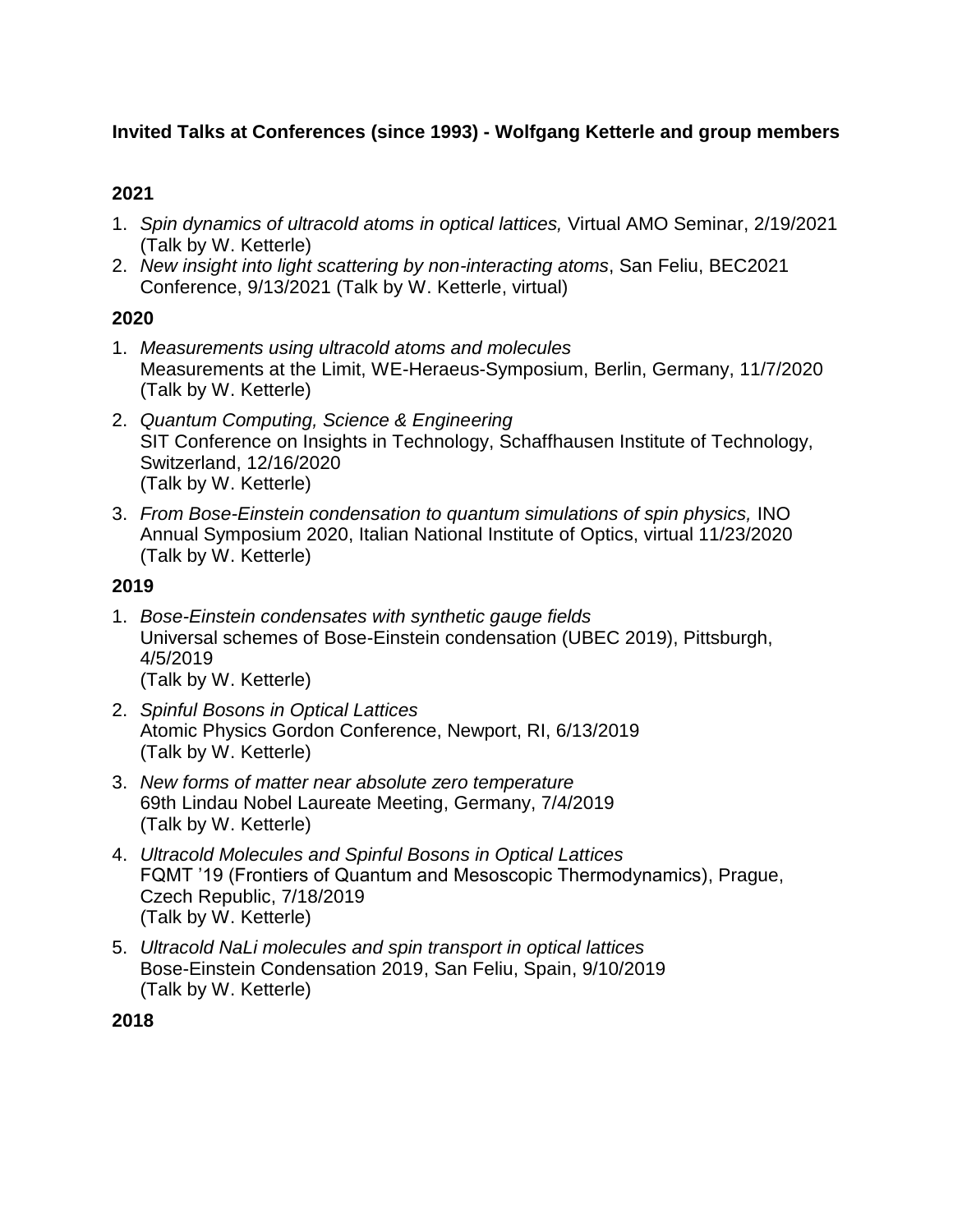- 1. *New forms of matter with ultracold atoms: superfluids and supersolid* Inauguration Ceremony of the Max Planck Harvard Research Center for Quantum Optics, Munich, 1/12/2018 (Talk by W. Ketterle)
- 2. *Feshbach resonances: Early theory and experiments* Symposium on 20 years of Feshbach Resonances in Ultracold Atomic Gases, MIT, Cambridge, 5/3/2018 (Talk by W. Ketterle)
- 3. *Spin-orbit coupling and supersolidity in optical superlattices* DAMOP meeting, Fort Lauderdale, 5/31/2018 (Talk by W. Ketterle)
- 4. *How to dress RF photons with tunable momentum, and magnetic spin-orbit coupling* Humboldt Kolleg, Vilnius, Lithuania, 7/30/2018 (Talk by W. Ketterle)
- 5. *How to dress RF photons with tunable momentum and magnetic spin-orbit coupling* Research Frontiers in Ultracold Quantum Gases, 685. WE-Heraeus-Seminar, Bad Honnef, 12/19/2018 (Talk by W. Ketterle)

- 1. *New forms of matter with ultracold atoms: synthetic magnetic fields and supersolidity* Frontiers in Quantum Coherent Science, UC Berkeley, 1/9/2017 (Talk by W. Ketterle)
- 2. *Ultracold atoms in strong synthetic magnetic fields* APS March Meeting, New Orleans, 3/17/2017 (Talk by W. Ketterle)
- 3. *New forms of matter with ultracold atoms: synthetic magnetic fields and supersolidity* JQI 10th Anniversary Symposium, University of Maryland, 5/19/2017 (Talk by W. Ketterle)
- 4. *Neue Materialien aus atomaren Gasen – viel dünner als Luft,* Forschungstag 2017, Baden-Würtemberg-Stiftung, Stuttgart, 6/9/2017 (Talk by W. Ketterle)
- 5. *Spin-orbit coupling and the supersolid stripe phase of Bose-Einstein condensates,* BEC 2017 conference, San Feliu, 9/3/2017 (Talk by W. Ketterle)
- 6. *New forms of matter with ultracold atoms: superfluids, supersolids and more,* DesOEQ Kickoff Meeting, Glasgow, 10/25/2017 (Talk by W. Ketterle)
- 7. *Supersolid, superradiance, and polar molecules,* FLEET Annual Workshop, Torquay, Australia, 11/29/2017 (Talk by W. Ketterle)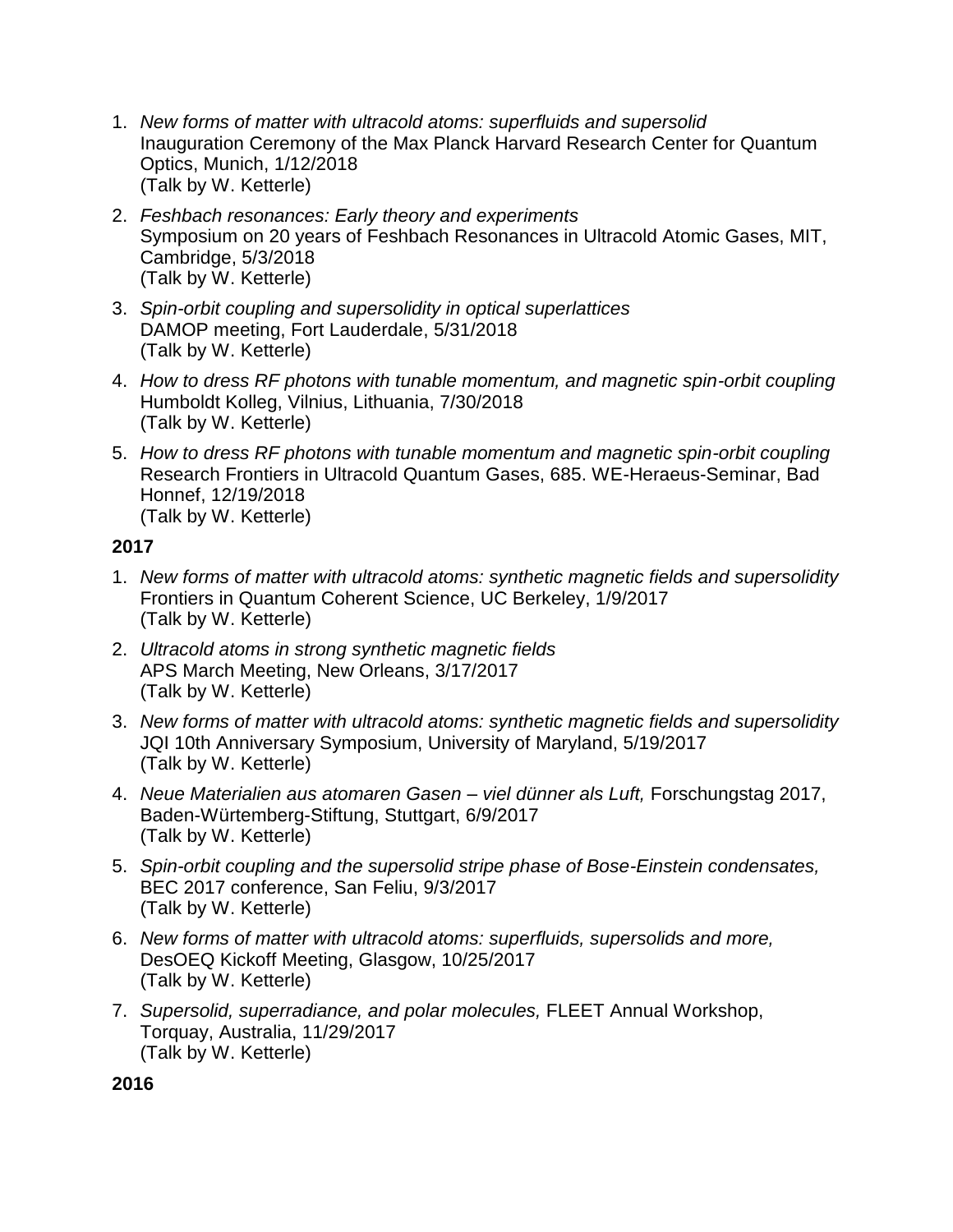- 1. *Quantum Simulations with Laser Assisted Tunneling* Solvay Workshop on "Quantum Simulations with Cold Matter and Photons", Brusssel, 2/11/2016 (Talk by W. Ketterle)
- 2. *Experimental Realization of the Harper-Hofstadter Model* APS March Meeting, Baltimore, Maryland, 3/15/2016 (Talk by Colin Kennedy)
- 3. *Spin-Orbit Coupling and Spin Textures in Optical Superlattices* KITPC Workshop on "Synthetic Topological Quantum Matter", Beijing, 8/3/2016 (Talk by W. Ketterle)
- 4. *Ultracold atoms as quantum simulators for new materials – optical lattices, synthetic magnetic fields and topological phases* Plenary talk at ECAMP, Frankfurt, 9/6/2016 (Talk by W. Ketterle)
- 5. *Superfluid Bose and Fermi gases* Talk at "Ninety Years of Fermions", Academia Nazionale dei Lincei, Rome, 10/20/2016 (Talk by W. Ketterle)

- 1. *Light as a tool to study new forms of matter near absolute zero temperature* Opening of the International Year of Light, Yearly Meeting of The Danish Physical Society, Danmarks Tekniske Universitet (DTU), Copenhagen, 1/22/2015 (Talk by W. Ketterle)
- 2. *Light as a tool to study new forms of matter near absolute zero temperature*  Light and Atoms, Celebration of the International Year of Light, INRIM, Torino, Italy, 1/27/2015 (Talk by W. Ketterle)
- 3. *Ultracold atoms in strong synthetic magnetic fields*  APS March Meeting, San Antonio, TX, 3/2/2015 (Talk by W. Ketterle)
- 4. *New Materials Made of Ultracold Atoms Near Absolute Zero Temperature* Meeting of the New England American Vacuum Society, Lowell, MA, 6/1/2015 (Talk by W. Ketterle)
- 5. *Atoms at ultralow temperature in ultrahigh synthetic magnetic fields* Gordon Research Conference on Atomic Physics, Newport, RI, 6/16/2015 (Talk by W. Ketterle)
- 6. *Topological quantum matter – a new frontier for ultracold atoms (and molecules)* Workshop on the Grand Challenges in Quantum Fluids and Solids, Buffalo, NY, 8/7/2015 (Talk by W. Ketterle)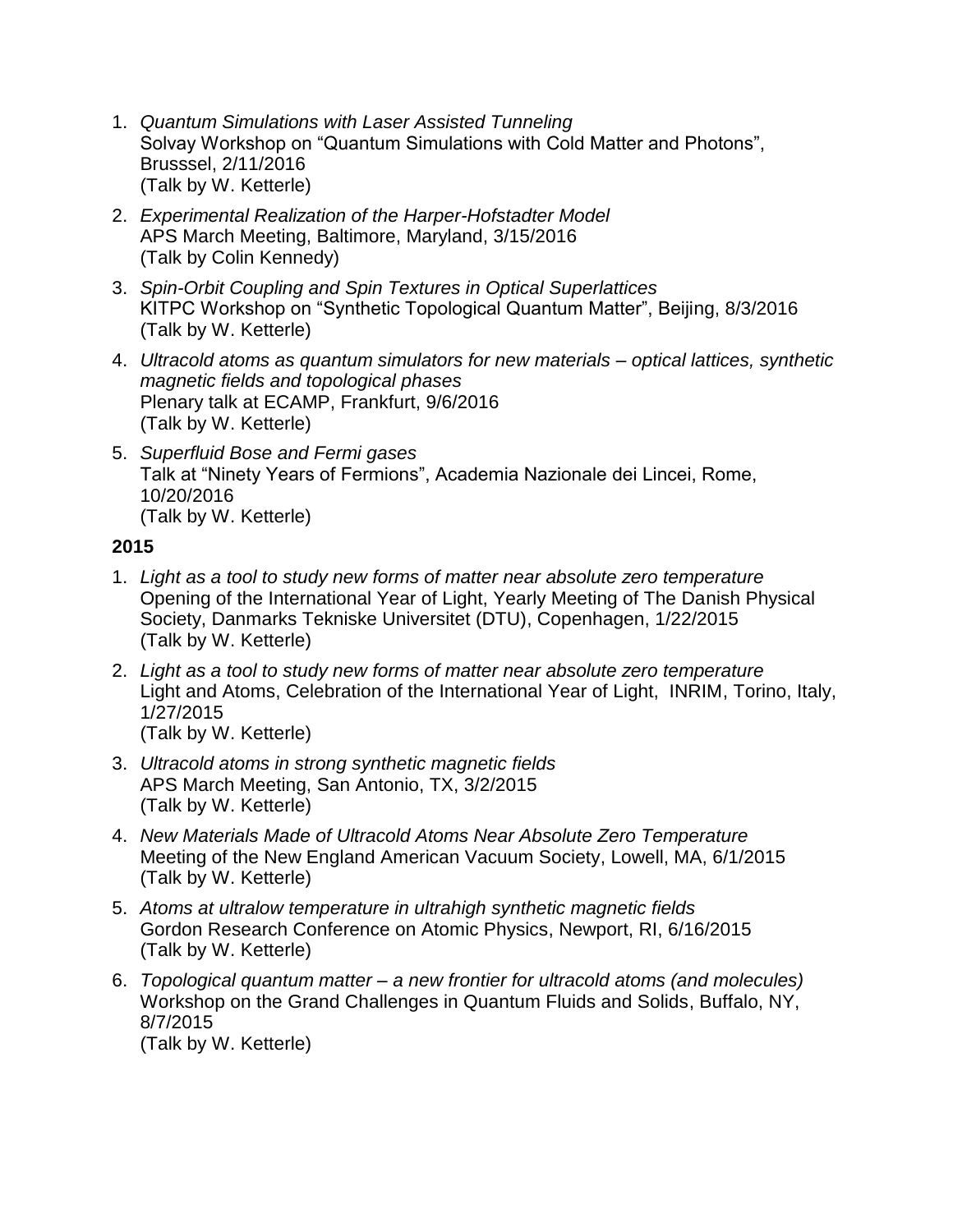- 7. *Bose-Einstein condensation 1995 - 2015* Biannual BEC conference, San Feliu, Spain, 9/6/2015 (Talk by W. Ketterle)
- 8. *Ultracold atoms as quantum simulators for new materials – optical lattices, synthetic magnetic fields and topological phases* Photonics Middle East 2015, Texas A&M University at Qatar, Doha, Qatar, 12/13/2015 (Talk by W. Ketterle)

- 1. *Synthetic magnetic fields for neutral atoms in optical lattices* Frontiers of the quantum world, in honor of E. Arimondo, Florence, Italy, 3/10/2014 (Talk by W. Ketterle)
- 2. *Ultracold atoms as quantum simulators for new materials – optical lattices and synthetic magnetic fields* Annual meeting of the New England Section of the APS, NES, Wentworth Institute of Technology, Boston, 11/7/2014

## **2013**

- 1. *Superfluid Bose and Fermi gases* Workshop on "Universal Themes of Bose-Einstein Condensation", Leiden, 3/11/2013 (Talk by W. Ketterle)
- 2. *Superflüssige Gase nahe dem absoluten Temperatur-Nullpunkt* Otto Stern Symposium, Hamburg, 5/22/2013 (Talk by W. Ketterle)
- 3. *Laser assisted tunneling in optical lattices* International Conference on Quantum Technologies, Moscow, 7/21/2013 (Talk by W. Ketterle)
- 4. *Realizing the Harper Hamiltonian with laser-assisted tunneling in optical lattices* BEC 2013, San Feliu, Spain, 9/9/2013 (Talk by W. Ketterle)
- 5. *New materials and quantum simulations* Army Science Planning & Strategy Meeting, Bolger Conference Center, Potomac, 9/25/2013 (Talk by W. Ketterle)
- 6. *Cold atoms and many-body physics* 3rd Humboldt Award Winners' Forum, "Frontiers in Quantum Optics", Bonn, 10/10/2013 (Talk by W. Ketterle)

#### **2012**

1. *New forms of matter close to absolute zero temperature* Public Lecture, Aspen, 1/11/2012 (Talk by W. Ketterle)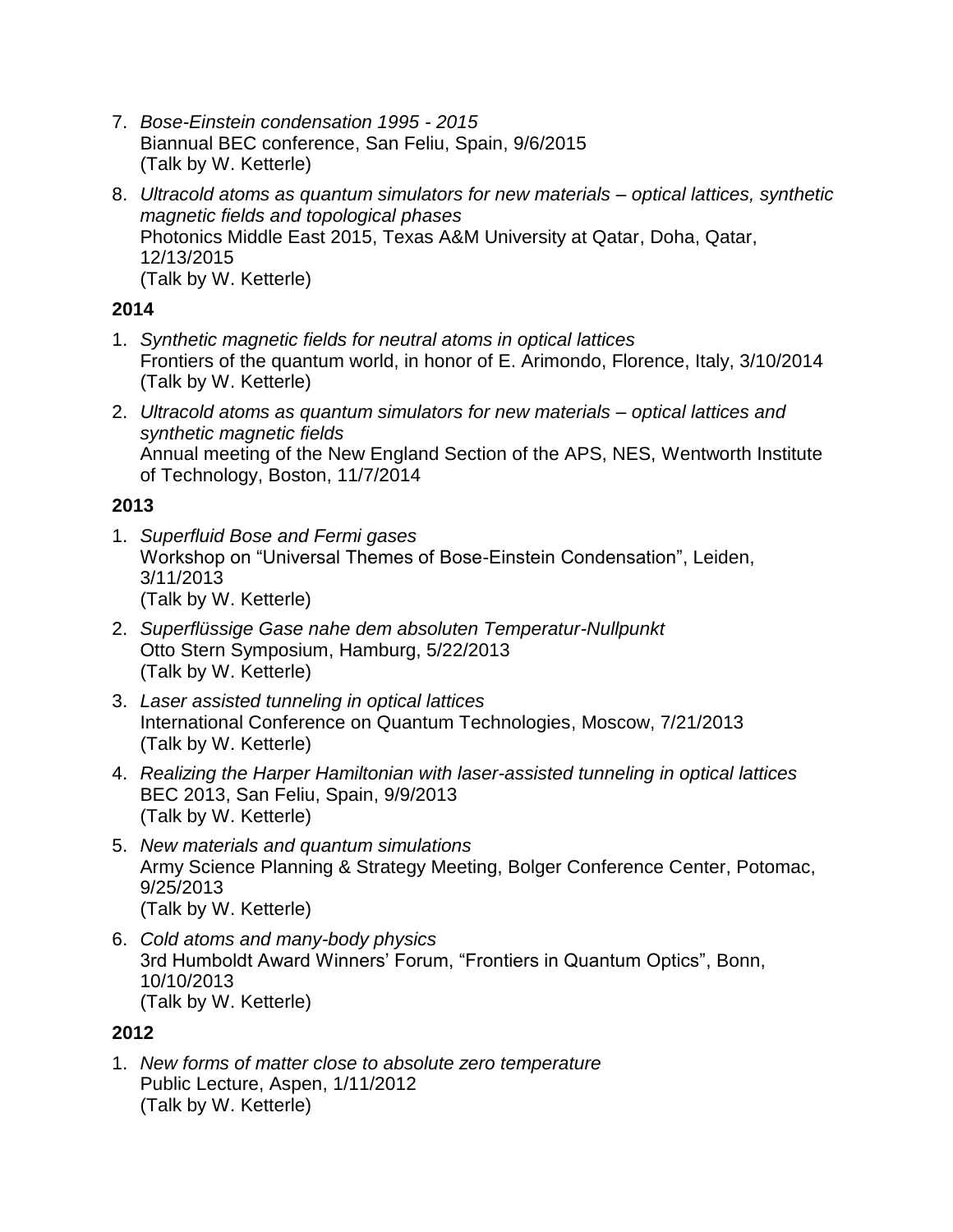- 2. *Superfluid Bose and Fermi gases*  APS March Meeting, tutorial, Boston, 2/26/2012 (Talk by W. Ketterle)
- 3. *Superflüssige Gase nahe dem absoluten Temperatur-Nullpunkt* Public evening lecture at the German Physical Society metting, Stuttgart, 3/15/2012 (Talk by W. Ketterle)
- 4. *Ultracold fermions with repulsive interactions and Bragg scattering in an optical lattice* ICAP 2012, Palaiseau, France, 7/23/2012 (Talk by W. Ketterle)

- 1. *Superfluidity in an Atomic Gas of Strongly Interacting Fermions*  APS March meeting, special session on "Perspectives on 100 years of superconductivity", Dallas, 3/21/2011 (Talk by W. Ketterle)
- 2. *Noise measurement, repulsive Fermi gas and Bragg scattering of bosons*  IFRAF Mini Workshop at ENS, Paris, 9/9/2011 (Talk by W. Ketterle)
- 3. *Noise measurements, repulsive Fermi gas and Bragg scattering of bosons*  BEC 2011 conference, San Feliu, Spain, 9/11/2011 (Talk by W. Ketterle)
- 4. *Short talk at The 25th Solvay Conference on Physics "The Theory of the Quantum*  World", Brussels, Belgium, 10/20/2011 (Talk by W. Ketterle)

- 1. *Ultracold fermions with strong interactions* Plenary talk, Physics@FOM, Veldhoven, NL, 01/19/2010 (Talk by W. Ketterle)
- 2. *Towards Quantum Magnetism with Ultracold Atoms* Frontiers in Atomic Physics, Florence, Italy, 04/10/2020 (Talk by W. Ketterle)
- 3. *Towards Quantum Magnetism with Ultracold Atoms* DAMOP, Houston, 05/27/2010 (Talk by W. Ketterle)
- 4. *Towards Quantum Magnetism with Ultracold Atoms* Plenary talk, STATPHYS 2010, Cairns, Australia, 07/21/2010 (Talk by W. Ketterle)
- 5. *Towards Quantum Magnetism with Ultracold Atoms* Plenary talk, ICAP 2010, Cairns, Australia, 07/29/2010 (Talk by W. Ketterle)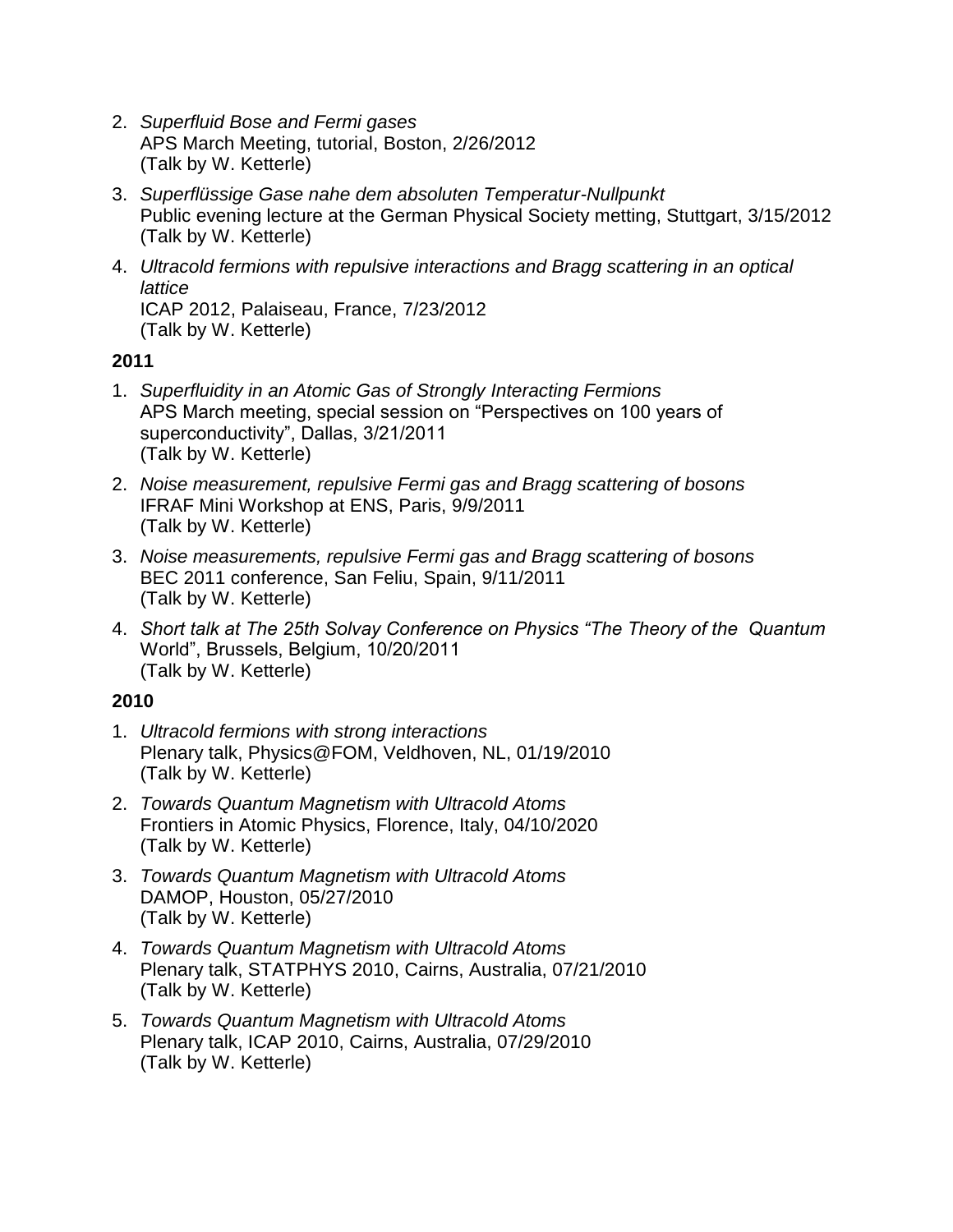- 6. *Towards Quantum Magnetism with Ultracold Atoms* Plenary talk, QFS 2010, Grenoble, France, 08/06/2010 (Talk by W. Ketterle)
- 7. *Characterizing many-body systems by observing density fluctuations* QFS 2010 Satellite Workshop, Grenoble, France, 08/07/2010 (Talk by W. Ketterle)
- 8. *Superfluid gases near absolute zero temperature* Symposium, Manchester, 10/13/2010 (Talk by W. Ketterle)
- 9. *Towards Quantum Magnetism with Ultracold Atoms* EMMI Workshop, Darmstadt, 11/04/2010 (Talk by W. Ketterle)

- 1. *The phase-diagram of a superfluid two-component Fermi gas* APS March Meeting, Pittsburgh, 3/19/2009 (Talk by W. Ketterle)
- 2. *Fermions with strong attraction and repulsion* Gordon Conference on Atomic Physics, Tilton, NH, 6/29/2009 (Talk by W. Ketterle)
- 3. *Ultracold fermions with strong interactions* QFS meeting, plenary talk, Evanston, Il, 08/11/2009 (Talk by W. Ketterle)
- 4. *Ultracold fermions with strong interactions* BEC conference, San Feliu, Spain, 09/10/2009 (Talk by W. Ketterle)

- 1. *Strongly interacting bosonic and fermionic gases* Latsis Symposium at EPFL, Lausanne, Switzerland, 1/28/2008 (Talk by W. Ketterle)
- 2. *Solid State Analogs in Bose-Condensed Gases* DAMOP 2008, Graduate Student Thesis Session, State College, Pennsylvania, 5/27/2008 (Talk by G. Campbell)
- 3. *Pairing and superfluidity in a gas of strongly interacting fermions* DAMOP 2008, State College, Pennsylvania, 5/27/2008 (Talk by W. Ketterle)
- 4. *RF Spectroscopy on Strongly Interacting Fermi Gases* Workshop on Ultracold Atoms and Quark-Gluon Plasmas, Niels Bohr International Academy and NORDITA, Copenhagen, Denmark, 6/23/2008 (Talk by M. Zwierlein)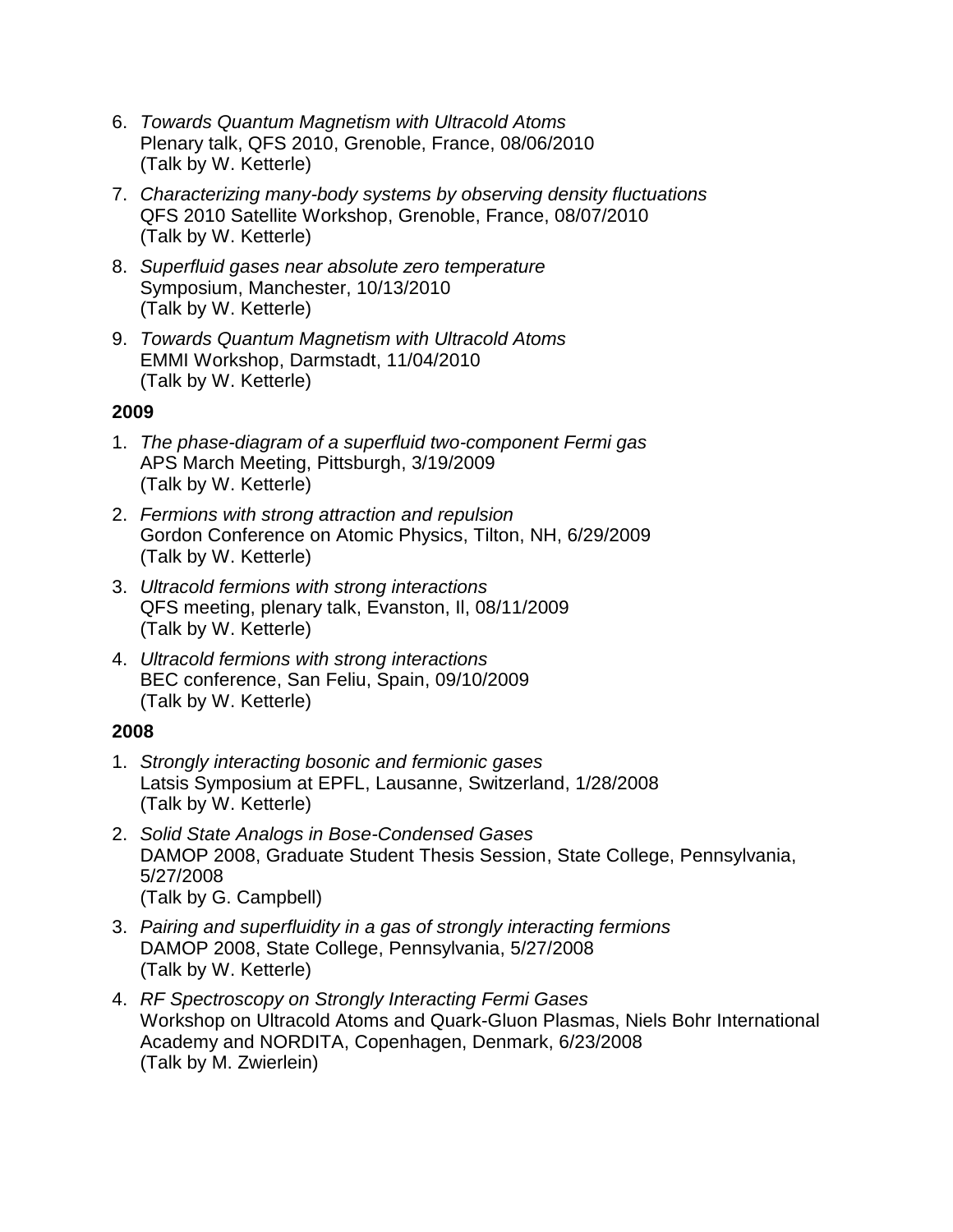- 5. *Superfluidity in a gas of strongly interacting fermions q* Plenary talk at LT 25, Amsterdam, 8/13/2008 (Talk by W. Ketterle)
- 6. *Designing new materials with ultracold atoms* Keynote Talk, Julius Springer Forum on Applied Physics 2008, Cambridge, MA, 9/27/2008 (Talk by W. Ketterle)
- 7. *Studies of strongly interacting fermions*  Frontiers on Degenerate Quantum Gases, Beijing, China, 10/20/2008 (Talk by W. Ketterle)

- 1. *Ultracold Atoms – Dilute Gases with Strong Interactions.* Conference of the National Society of Black Physicists (NSBP), Boston, 2/22/07.
- 2. *Ultracold Atoms – Dilute Gases with Strong Interactions* Korrelationstage (Correlation days) 2007, Dresden, Germany, 2/26/07 (Talk by M. Zwierlein)
- 3. *Ultrakalte Atome – verdünnte Gase mit starken Wechselwirkungen.* Plenary Lecture, DPG-Meeting, Düsseldorf, Germany, 3/19/07.
- 4. *Fermionic Superfluidity with Imbalanced Spin Populations* ECT\* Workshop "Interface of Quark-Gluon Plasma Physics and Cold-Atom Physics" Trento, Italy, 03/22/07 (Talk by M. Zwierlein)
- 5. *Ultracold Atoms – Dilute Gases with Strong Interactions.* JQI Inaugural Symposium, College Park, MD University of Maryland, 3/27/07.
- 6. *Fermionic Superfluidity with Imbalanced Spin Populations* Spring Meeting of the German Physical Society, Regensburg, Germany, 3/29/2007 (Talk by M. Zwierlein)
- 7. *Superfluidity and BEC-BCS Crossover in an Ultracold Gas of Fermionic Atoms.* 50 Years BCS Symposium, Brown University, Providence, RI, 4/12/07.
- 8. *Ultracold fermionic atoms under rotation: Vortices in a high-temperature superfluid* SUR 2007 – Superfluids Under Rotation, Jerusalem, Israel, 4/17/07. (Talk by M. Zwierlein)
- 9. *Ultracold Atoms – Dilute Gases with Strong Interactions.* KITP Workshop, Santa Barbara, 4/23.
- 10.*Superfluid Ultracold Fermi Gases.* CLEO/QELS, Baltimore, 5/9/07.
- 11.*Superfluidity in a gas of strongly interacting fermions.* Lorenzo Narducci Memorial Symposium, Drexel University, Philadelphia, 5/24/07.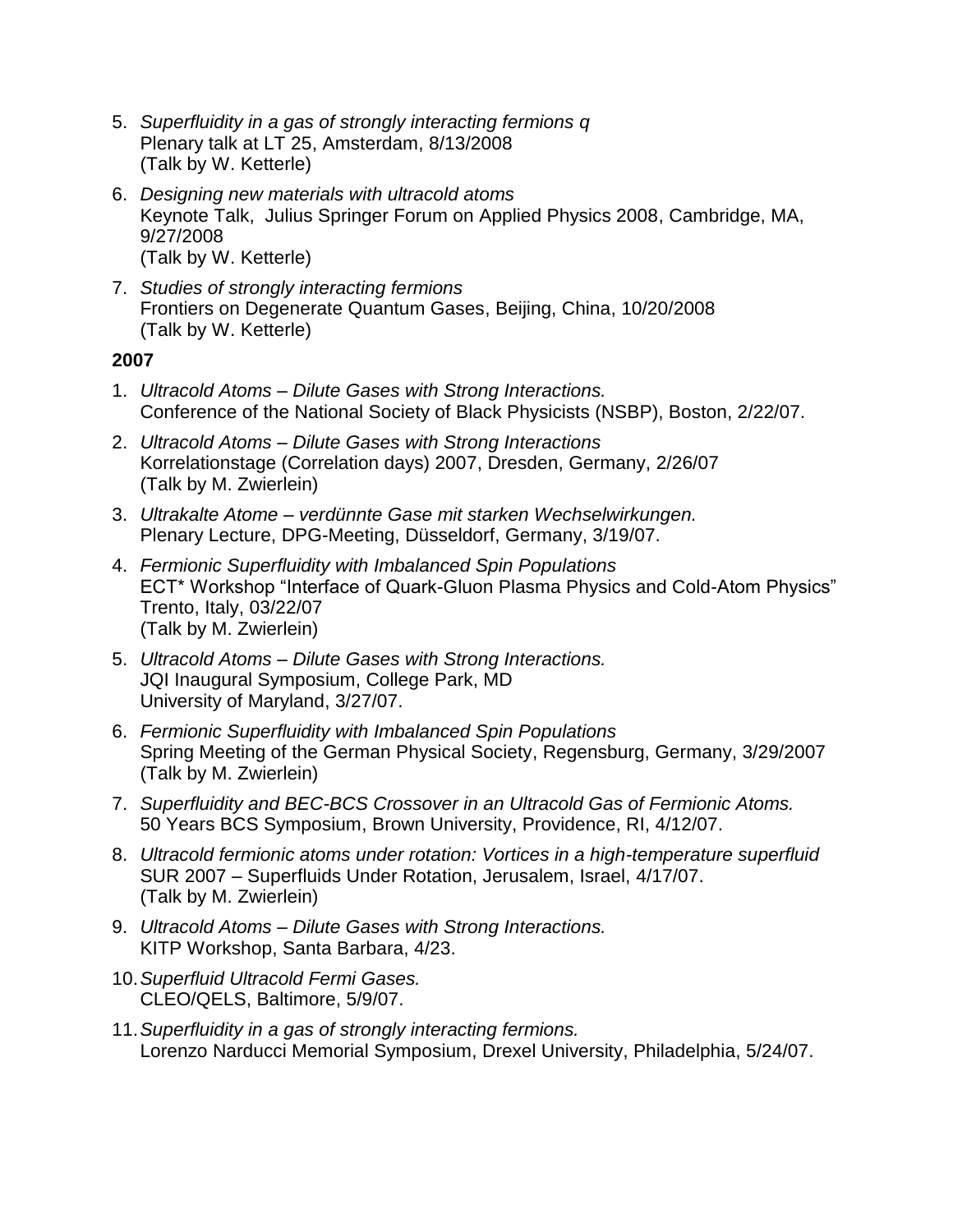- 12.*High-Temperature Superfluidity in an Ultracold Fermi Gas* DAMOP, Calgary, Canada, 6/7/07, Thesis Prize Session (Talk by M. Zwierlein)
- 13.*Fermionic Superfluidity with Imbalanced Spin Populations.* CLEO/Europe IQEC, 6/21/07. (Talk by M. Zwierlein)
- 14.*The Ground State of Imbalanced Fermi Mixtures* A.I. Larkin Memorial Conference, Landau Institute, Chernogolovka, Russia, 6/24/07 (Talk by M. Zwierlein)
- 15.*Superfluidity of ultracold fermions - in a gas, in a lattice and with imbalanced populations.* Conference on Quantum Gases, Institut Henri Poincaré, Paris, 6/27/07.
- 16.*Pairing and Superfluidity in Ultracold Fermi Mixtures* Correlated Quantum Gases – Workshop, Marburg, Germany, 7/3/07 (Talk by M. Zwierlein)
- 17.*Recent results at MIT on ultracold Fermi gases.* Bose-Einstein condensation 2007, San Feliu, Spain, 9/16/07
- 18.*The Ground State of Imbalanced Fermi Mixtures* Control of Quantum Correlations in Tailored Matter, Schloss Reisensburg, Germany, 10/6/07. (Talk by M. Zwierlein)

- 1. *Fermionic Superfluidity with Mismatched Spin Populations and the Quantum Phase Transition to the Normal State.* Workshop on Strong Correlations in Ultra-Cold Fermi Systems, Aspen 1/16/06 (Talk by M. Zwierlein)
- 2. *Observation of High-Temperature Superfluidity in a Gas of Fermionic Atoms* APS March meeting, Baltimore, MD, 3/13/06 (Talk by M. Zwierlein)
- 3. *High-Temperature Superfluidity in an Ultracold Fermi Gas*, Symposium "Superfluidity", DPG/EPS-Meeting Dresden, 3/27/2006 (Talk by M. Zwierlein)
- 4. *Observation of High-Temperature Superfluidity in a Gas of Fermionic Atoms*. Workshop on Cold Atoms Meet Condensed Matter, Dresden, 3/29/06.
- 5. *The Relative Phase of Two Spatially Separate Bose-Einstein Condensates.* DAMOP, Knoxville, TN, 5/18/06, Thesis Prize Session (Talk by Y. Shin)
- 6. *New forms of quantum matter near absolute zero temperature.* NASA workshop "From Quantum to Cosmos", Airlie Center, VA, 5/23/06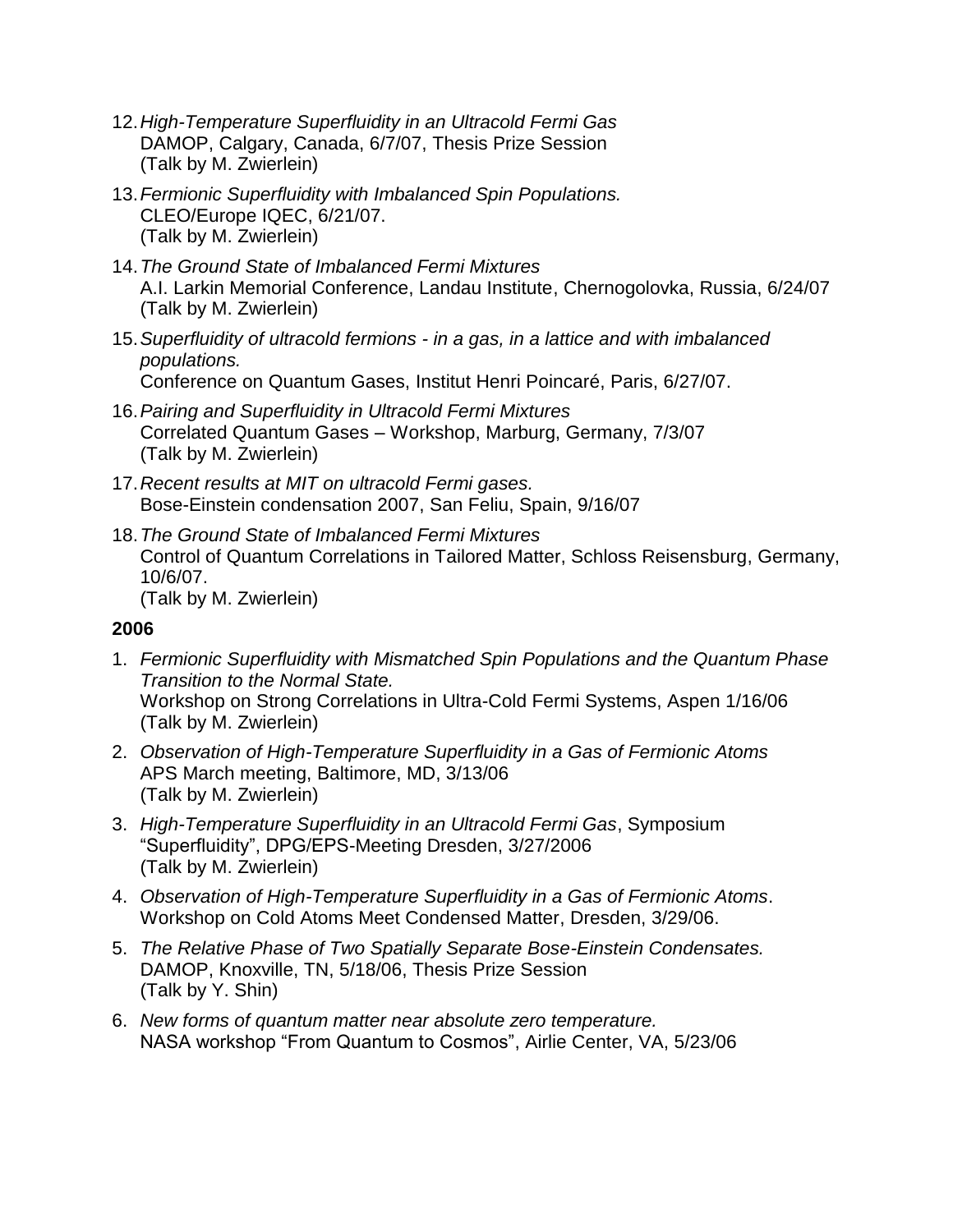- 7. *Fermionic Superfluidity with Imbalanced Spin Populations* Workshop "Strong Correlations in Fermi Systems", Nordita and Niels Bohr Institute, Copenhagen, Denmark, 6/14/06 (Talk by M. Zwierlein)
- 8. *Observation of High-Temperature Superfluidity in a Gas of Fermionic Atoms* Gordon conference on correlated electron systems, Mount Holyoke College, South Hadley, MA, 6/19/06 (Talk by M. Zwierlein)
- 9. *Ultracold Fermi gases – from the experimenters' perspective,* 3 lectures, Varenna Enrico Fermi Summer School on Ultracold Fermi Gases, 6/20, 6/21, 6/22/2006
- 10.*Ultracold gases – from the experimenters' perspective,* 3 lectures, ICAP Summer School, Innsbruck, Austria, 7/10, 7/13, 7/14/06
- 11.*Superfluidity in a Gas of Fermionic Atoms.* ICAP, Innsbruck, Austria, 7/18/06.
- 12.*New forms of quantum matter near absolute zero temperature.* Meeting of the European Optical Society, Paris, 10/17/06

- 1. *BEC of Lithium Molecules.* DFG-Workshop on "Interactions in ultracold atomic and molecular gases", Potsdam, Germany, 03/16/05 (Talk by Martin Zwierlein)
- 2. *Condensates of Fermion Pairs.* OCTS Workshop on Strongly Interacting Quantum Gases, Columbus, Ohio, 4/19/05. (Talk by Martin Zwierlein).
- 3. *Ultracold Gases – Quantum Mechanics Near Absolute Zero Temperature.* Einstein Symposium, Zürich, 6/9/05
- 4. *Observation of High-Temperature Superfluidity in ultracold Fermi gases.* Gordon Conference on Atomic Physics, Tilton, NH, 6/28/05.
- 5. *Vortices and Superfluidity in a Strongly Interacting Fermi Gas.* ESF Workshop "New phenomena in superfluidity and superconductivity", Camerino, Italy, 07/04/05. (Talk by Martin Zwierlein)
- 6. *Vortices and Superfluidity in a Strongly Interacting Fermi Gas.* ETH Zurich/QSIT Workshop "Control and Manipulation of Quantum Systems", Ascona, Switzerland, 07/10/05. (Talk by Martin Zwierlein)
- 7. *Vortices and Superfluidity in a Strongly Interacting Fermi Gas.* Conference on Low Temperature Physics (LT 24), Orlando, FL, 8/12/05
- 8. *Bose-Einstein Condensation of Atoms, Molecules, and Fermion Pairs.* BEC 2005 Euro Conference, San Feliu, Spain, 9/12/05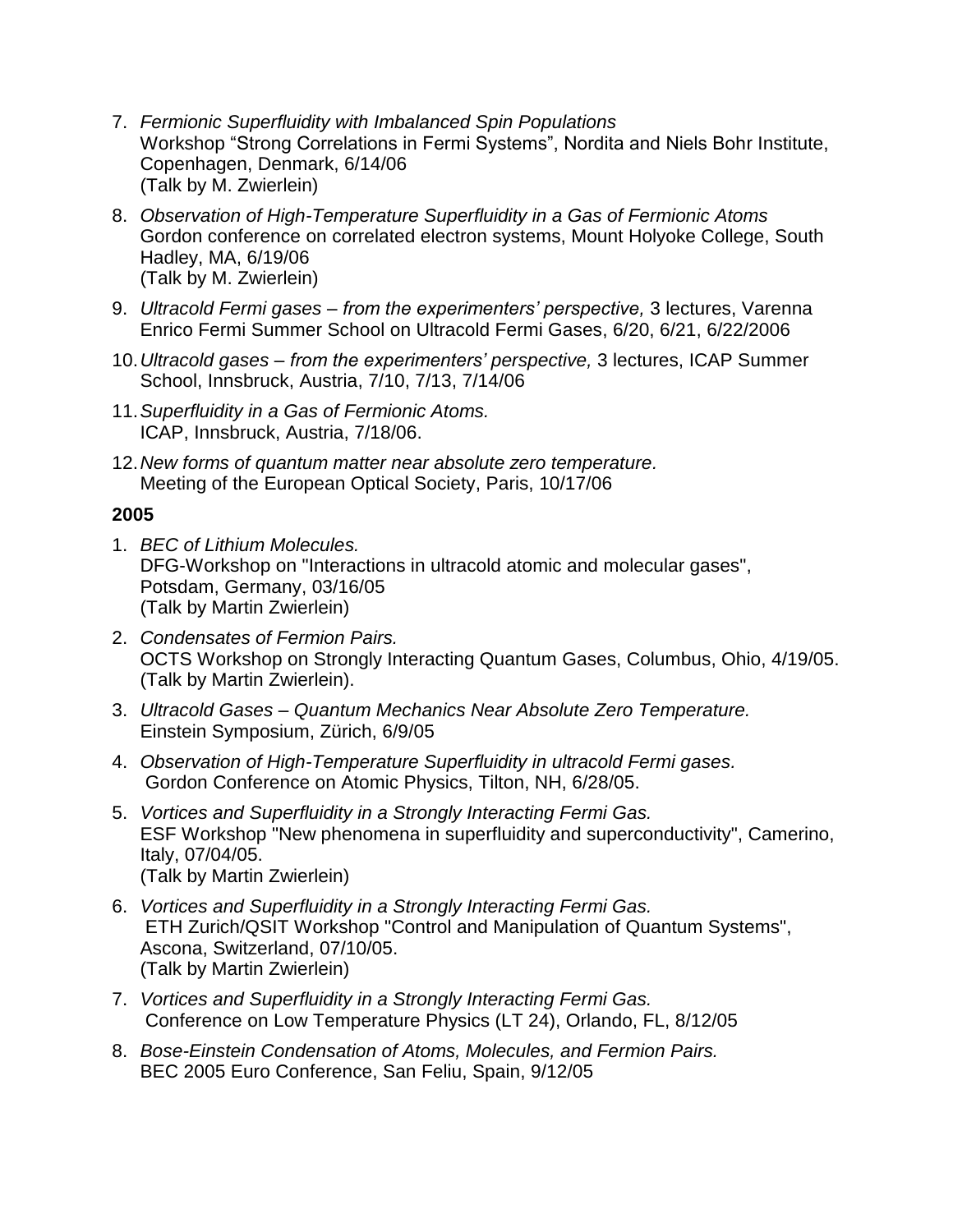- 9. *Bose-Einstein Condensates and Other New Forms of Matter Near Absolute Zero Temperature.* Nobel Conference Gustavus Adolphus College, St. Peter, 9/27/05
- 10.*New Forms of Quantum Matter Near Absolute Zero Temperature.* Charles Townes Symposium, Berkeley, 10/7/05

- 1. *Sympathetic Cooling in Atom Traps: Road to Fermi Degeneracy and Bose-Einstein Condensation of Molecules* Physics of Quantum Electronics Conference, Snowbird, Utah, 1/5/04 (Talk by Subhadeep Gupta)
- 2. *Bose-Einstein condensation of lithium molecules and studies of a strongly interacting Fermi gas* Workshop on Ultracold Fermi Gases, Levico, Italy, 3/3/04
- 3. *BEC of Lithium Molecules.* DFG-Workshop on "Interactions in ultracold atomic and molecular gases", Potsdam, Germany, 03/16/04 (Talk by Martin Zwierlein)
- 4. *Bose-Einstein-Kondensation von Atomen und Molekülen* Plenary talk, March Meeting of the German Physical Society, Regensburg, Germany, 3/8/04
- 5. *Observation of Bose-Einstein Condensation of Molecules* APS March Meeting, Montreal, Canada, 3/23/04
- 6. *Condensation of pairs of fermionic lithium atoms below and above a Feshbach resonance* Conference on Quantum Gases, Institute for Theoretical Physics (ITP) Santa Barbara, 5/10/04
- 7. *New frontiers with ultracold gases* DAMOP, Tucson, Arizona, 5/27/04
- 8. *New frontiers with ultracold gases* ICAP (International Conference on Atomic Physics), Rio de Janeiro, Brazil, 7/25/04

- 1. *Bose-Einstein Condensates in Magnetic Waveguides*. The 5th Laser Cooling Workshop, Awaji Yumebutai, Japan, 1/7/2003. (Talk by Aaron Leanhardt).
- 2. *Ultrakalte Quantengase – die kälteste Materie im Universum.* Plenary Talk, Spring Meeting of the German Physical Society (DPG), Hannover, 3/26/2003.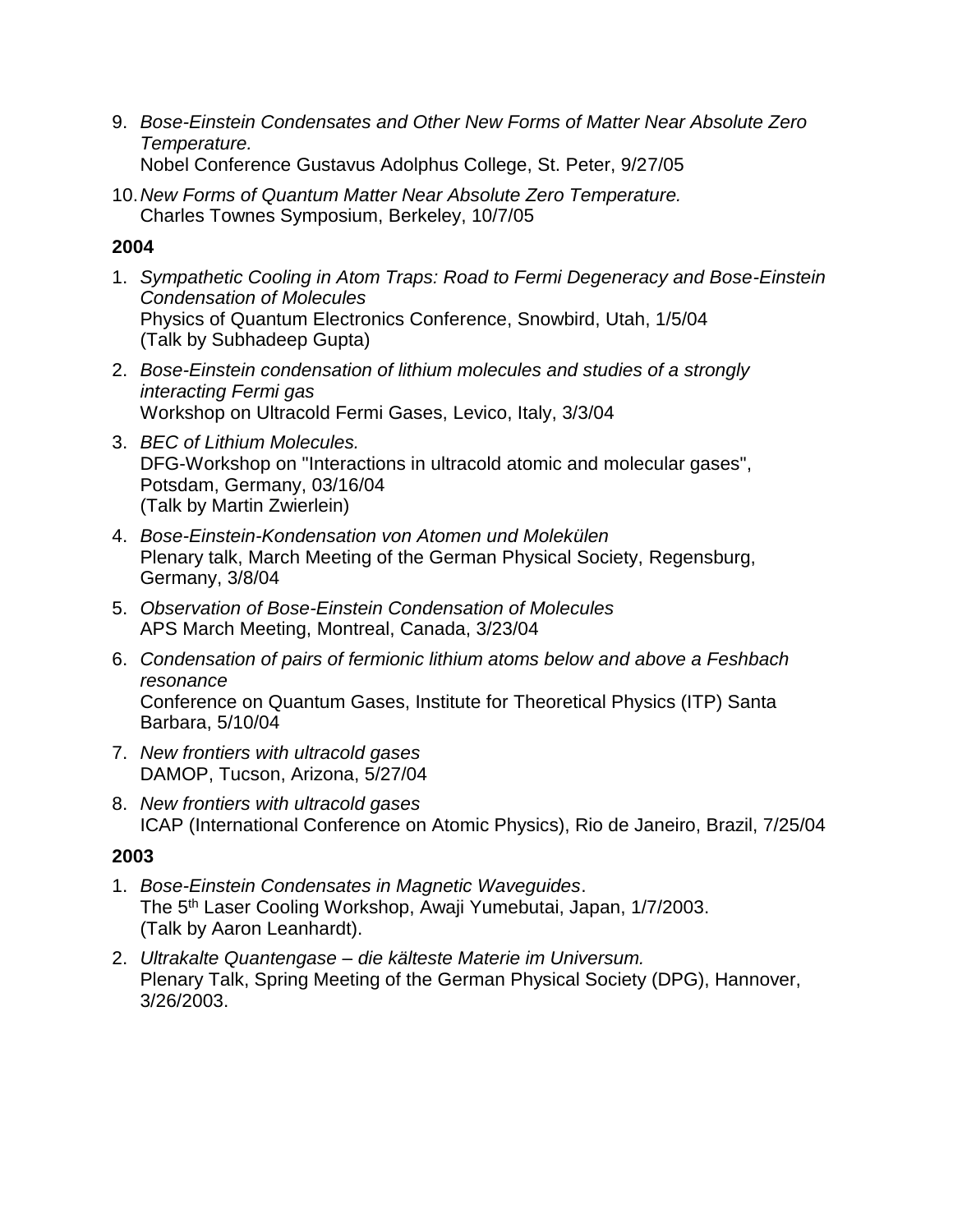- *3. Small Scales and Short Times: Two Recent Experiments with Bose-Einstein Condensates.* International Workshop Quantum Gases, Schloß Reisensburg, Günzburg, Germany, 4/2 – 4/5/2003. (Talk by Dominik Schneble).
- *4. Quantum Effects on a Macroscopic Scale: BEC in Dilute Atomic Gases.* Symposium in honor of Prof. G. Leung, Physics Department, University of Massachusetts, North Dartmouth, MA, 4/11 – 4/12/2003). (Talk by Dominik Schneble).
- *5. The Strongly Interacting Fermi Gas near a Feshbach Resonance.* Invited talk, workshop on "Correlation Effects in Bose Condensates & Optical Lattices, University of Minnesota, Minneapolis, 5/2 – 5/4/2002. (Talk by K. Dieckmann).
- *6. Strongly Interacting Degenerate Fermi Gases.* 34th Meeting of the Division of Atomic, Molecular and Optical Physics, Boulder, Colorado, 5/20 – 5/24/2003. (Talk by S. Gupta).
- 7. *Single Mode Atom Chips for BECs.* Gordon Conference on Atomic Physics, Tilton, NH, 6/19/2003. (Talk by D.E. Pritchard).
- *8. Recent Experiments with Ultracold Quantum-Degenerate Gases*. 35th Conference of the European Group for Atomic Spectroscopy (EGAS), Universite Libre de Bruxelles, Brussels, Belgium, 7/17/2003. (Talk by Dominik Schneble).
- 9. *Recent results at MIT on cold bosons and fermions*. Bose-Einstein Condensation, EuroConference on the New Trends in Physics of Quantum Gases, San Feliu de Guixols, Spain, 9/13 – 9/18/2003.
- 10.*Experiments with a Strongly Interacting Fermionic Lithium Gas.* Mini-workshop on Dilute Strongly Interacting Fermi Gases, Institute for Nuclear Theory (INT), University of Washington, Seattle, Washington, 11/19/2003. (Talk by S. Gupta).

- 1. *Bose-Einstein Condensation: Quantum Mechanics Near Zero Temperature.* Symposium "Experiments with Ultracold Atoms", AAAS Annual Meeting, Boston, 2/16/2002
- 2. *Bose-Einstein Condensates: Matter Made of Matter Waves*. Topical Lecture, AAAS Annual Meeting, Boston, 2/16/2002.
- 3. *The Bose-Einstein condensate: A superfluid gas of coherent atoms*. APS March Meeting, Indianapolis, 3/19/2002.
- 4. *Bose-Einstein condensates –superfluid gases.* Plenary talk, CLEO/QELS, Long Beach, 5/22/2002.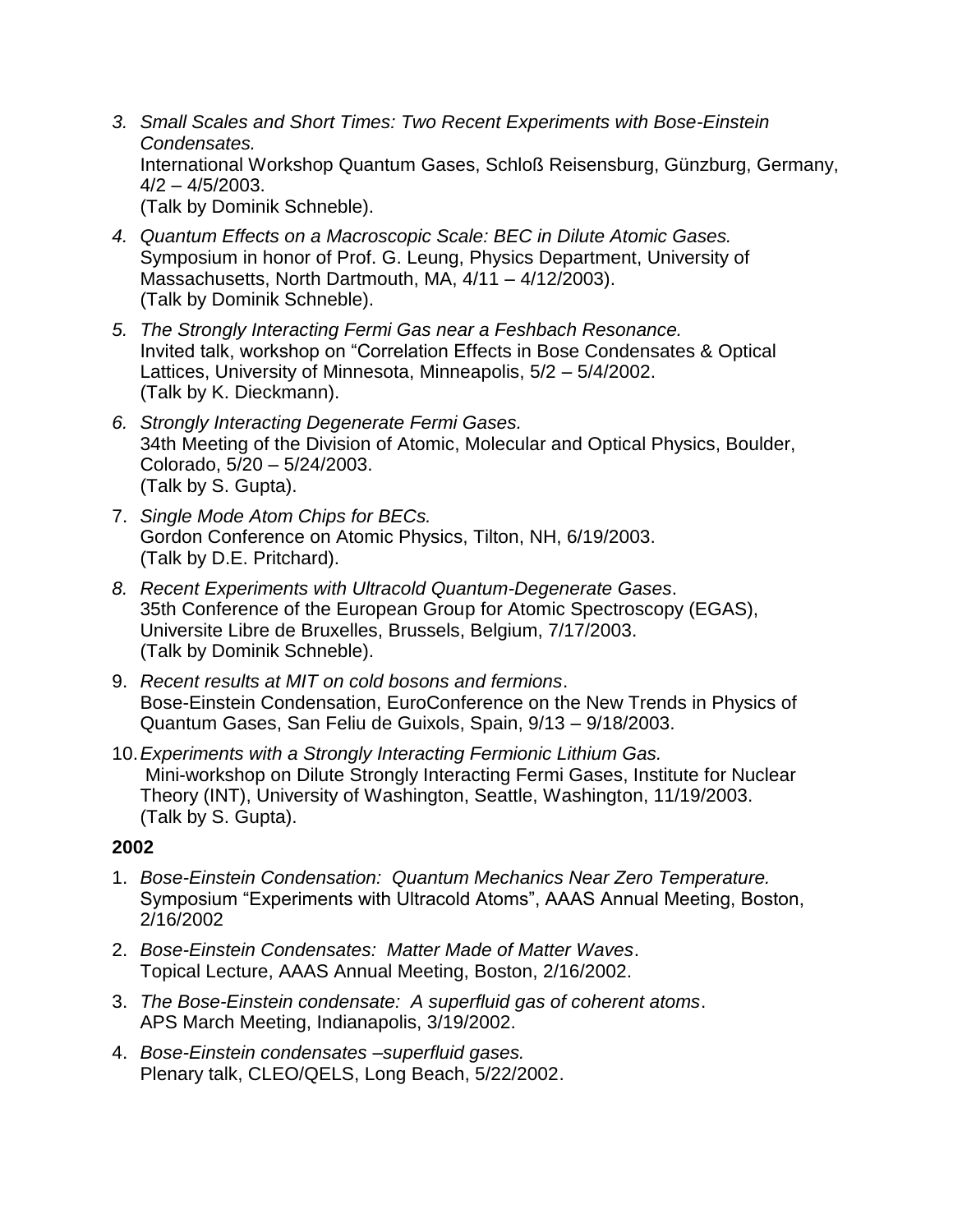- 5. *Gaseous Bose-Einstein codensates -a nanokelvin laboratory for quantum physics*. Plenary talk, DAMOP, Williamsburg, 5/29/2002.
- 6. *Contrast Interferometry with Bose-Einstein Condensates to Measure h/m and alpha.* Workshop on Recoil Induced Effects and BEC, Gargnano del Garda, Italy, 6/23- 6/26/2002. Talk by S. Gupta.
- 7. *Recent work on quantum-degenerate alkali gases at MIT.* Workshop on quantum-degenerate gases, Trento, Italy, 7/17/2002.
- 8. *The Bose-Einstein Condensate- a Superfluid Gas of Coherent Atoms.* International Conference on Atomic Physics (ICAP), Cambridge, MA, 7/28/2002.
- 9. *A continuous BEC source and other recent work on quantum degenerate alkali gases at MIT.* 7th Workshop on Atom Optics and Interferometry, Lunteren, The Netherlands, 10/2/02.

- 1. *Collective enhancement and suppression in Bose-Einstein condensates.* Winter Colloquium on the Physics of Quantum Electronics, Snowbird, Utah, 1/8-11
- 2. Japan workshop on cold atoms (Talk by A. Chikkatur)
- 3. *Amplification of Atoms and Light in Bose-Einstein condensates.* plenary talk, APS April Meeting, Washington, D.C., 4/28 – 5/1, 2001
- 4. *Experiments with a Bose-Einstein Condensate in an Optical Trap.* DAMOP 2001, London, Ontario, Canada, 5/16 – 5/19, 2001. (Talk by T. Gustavson)
- 5. *Vortex Matter in Bose-Einstein Condensates.* International Conference on Squeezed states and Uncertainty Relations, Boston, MA, June 4 – 8 (ICSSUR 2001) (Talk by Chandra Raman)
- 6. *Optical trapping and manipulation of Bose-Einstein condensates.* 15<sup>th</sup> International Conference on Laser Spectroscopy, Snowbird, Utah, June 10-15, 2001 (ICOLS 01 (Talk by T. Gustavson)
- 7. *Coherence and collective behavior in Bose-Einstein condensates.* plenary talk, Eight Rochester Conference on Coherence and Quantum Optics, Rochester, June 13 -16.
- 8. *Spinning and shaping condensates with laser beams.* Atomic Physics Gordon conference, Williamstown, MA, June 17 – 22.
- 9. *Bose-Einstein condensation – quantum mechanics near zero temperature*. plenary talk, Conference on statistical physics STATPHYS 21, Cancún, Mexico, July 18.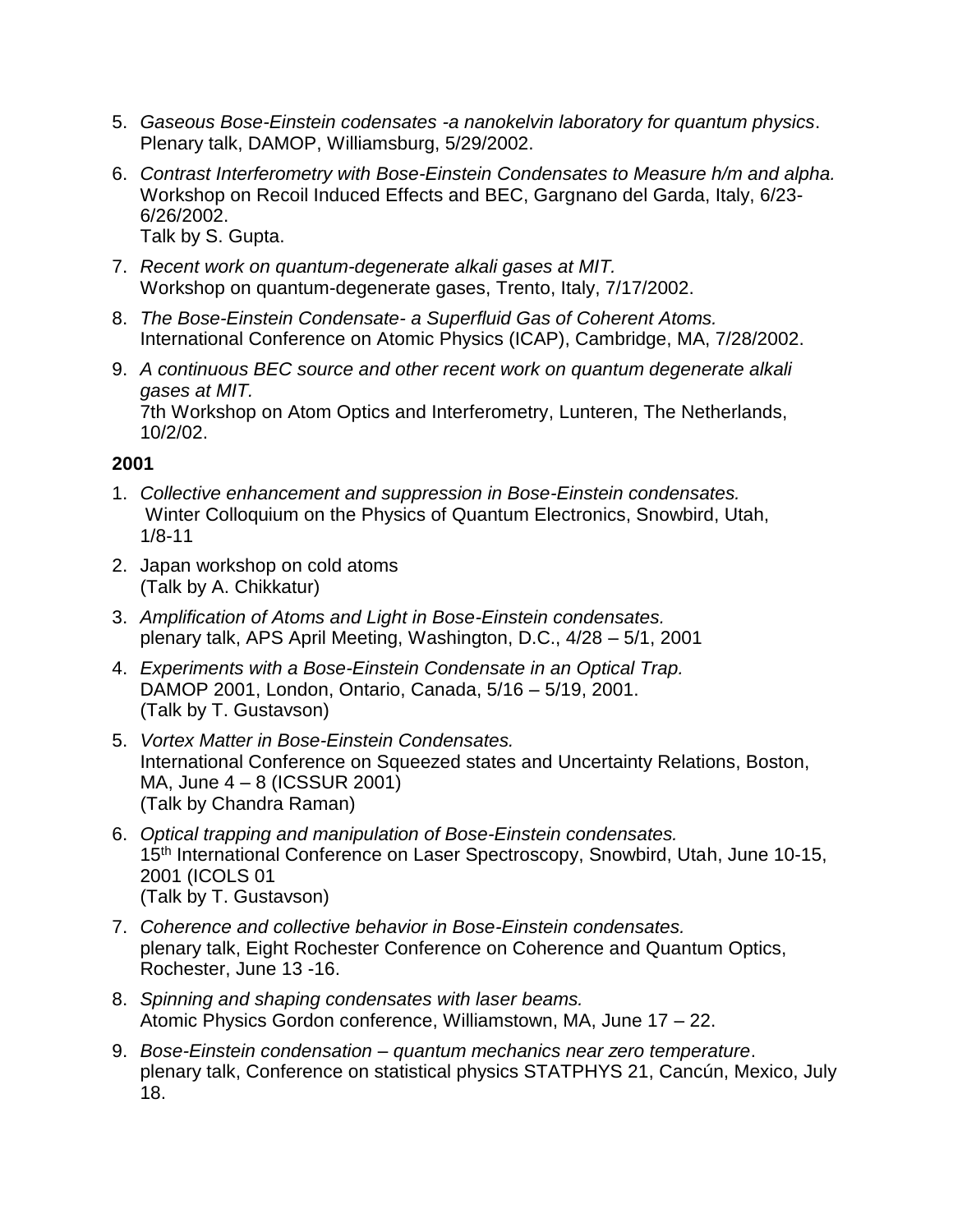- 10.*Recent BEC experiments at MIT – BEC in large-volume optical traps and interference of vortices.* International Workshop "Quantum Gases", Insel Reichenau, Germany, July 19 – July 21, 2001. (Talk by A. Görlitz)
- 11.*Vortex Excitations in a Bose-Einstein Condensate.* International Symposium on Foundations of Quantum Mechanics (ISQM-Tokyo '01), Hatoyama, Japan, 8/27-30. (Talk by Shin Inouye)
- 12.*Optical Manipulation of Bose-Einstein Condensates.* "Bose-Einstein Condensation", EuroConference on the Physics of Atomic Gases at Low Temperatures, San Feliu de Guixols, Spain, September 15-20. (Talk by A. Görlitz)
- 13.*Vortex Lattices in Bose-Einstein Condensates.* "Bose-Einstein Condensation", EuroConference on the Physics of Atomic Gases at Low Temperatures, San Feliu de Guixols, Spain, September 15-20. (Talk by J. Abo-Shaeer)
- 14.*Superfluidity and Coherence in Bose-Einstein Condensates.* Nobel Jubilee Symposium, Gothenborg, Sweden, December 4.
- 15.*When atoms behave as waves: Bose-Einstein condensation and the atom laser.* Nobel Lecture, Stockholm, Sweden, December 8.

1. *Spinor Bose-Einstein Condensates: Ground States, Metastability, and Quantum Tunneling.*

RTC and ITAMP Workshop on Multi-Component and Spinor Bose-Einstein Condensates of Trapped Dilute Vapors, Rochester, 1/6-8/2000. (Talk by A. Chikkatur)

- 2. *When Laser-Like Atoms Meet Laser Light.* 2000 AAAS Annual Meeting and Science Innovation Exposition. 2/21/2000, Washington DC.
- 3. Japan, Spring 2000 (Talk by A. Görlitz)
- 4. *Exciting Bose-Einstein condensates with laser light.* plenary talk, meeting of the condensed matter division of the European Physical Society (EPS-CMD18), Montreux, 3/16, 2000.
- 5. *Optical Properties of a Dressed Bose-Einstein condensate.* ITAMP(Institute of Theoretical Atomic Molecular Physics) Workshop, Cambridge, MA, April 5, 2000 (Talk by Shin Inouye)
- 6. *Bose-Einstein-Kondensation - Quantenmechanik am absoluten Nullpunkt.* plenary talk, German Physical Society meeting, 4/5, Bonn.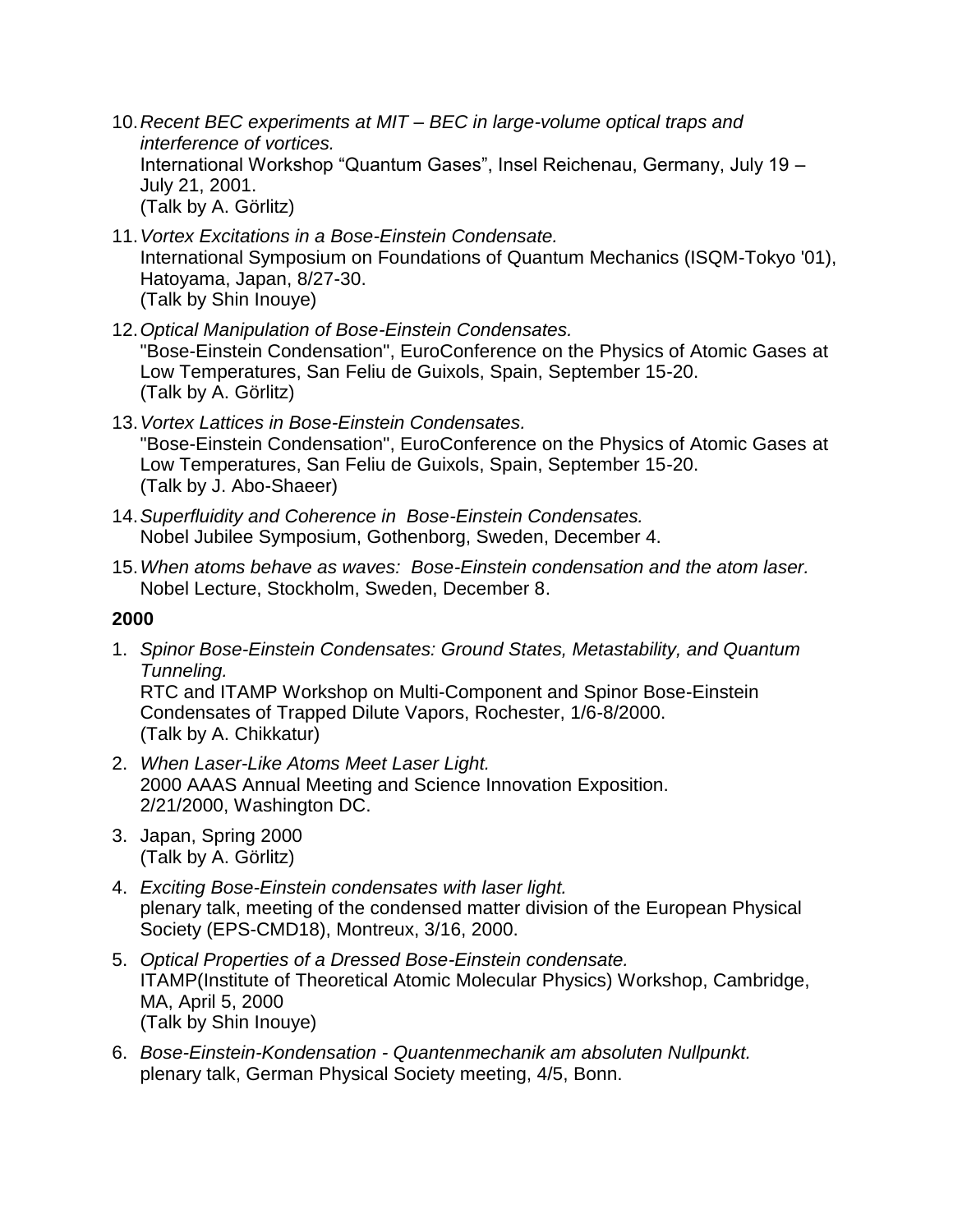- 7. *When coherent light interacts with coherent atoms - optical properties of Bose-Einstein condensates.* 5/11, QELS, San Francisco.
- 8. *Shedding light on Bose-Einstein condensates.* International Symposium on Quantum Fluids and Solids, QFS 2000, University of Minnesota, June 6-11, 2000. (Talk by D.M. Stamper-Kurn)
- 9. *New light on Bose-Einstein condensates.* ICAP 2000, Florence, June 4-9, 2000.
- 10.*Microscopic and Macroscopic Probes of Superfluidity in Bose Gases.* CAP Congress, York University, 6/4 - 6/6/200. (Talk by C. Raman)
- 11.*Experimental Studies of Superfluidity in Gaseous Bose-Einstein condensates.* Workshop on Rotating Bose-Einstein condensates, Trento, June 11-13, 2000. (Talk by J.M. Vogels)
- 12.*Peeking and poking at a new quantum fluid: studies of gaseous Bose-Einstein condensates in magnetic and optical traps.* DAMOP 2000, Storrs, Connecticut, 6/14-17/2000. (Talk by D.M. Stamper-Kurn).
- 13.*New Light on Bose-Einstein Condensates.* DAMOP 2000, Storrs, Connecticut, 6/14-17/2000.
- 14.*Experiments on Bose-Einstein condensation.* Three lectures at the Summer School on Bose-Einstein condensates and atom lasers, Cargese, Corse (France), July 17-25, 2000.
- 15.*Recent experiments with Bose-Einstein condensates: Amplification of light and matter waves, superfluidity, and RF transitions in an optical trap.* 6<sup>th</sup> Workshop on Atom Optics and Interferometry, Cargese, Corse (France), July 26-29, 2000. (Talk by T.L. Gustavson)
- 16.*Optical Properties of a Bose-Einstein Condensate and Phase-Coherent Matter Wave Amplification.* Gordon Research Conference "Molecular Electronic Spectroscopy and Dynamics", New London, New Hampshire, July 30 – August 4, 2000.
- 17.*Collective Enhancement and Suppression in Bose-Einstein condensates.* 2000 Atomic, Molecular and Optical Physics Research Meeting, U.S. Department of Energy, Office of Basic Energy Sciences, Warrenton, Virginia, September 26-29, 2000.
- 18.*Probing and manipulating Bose-Einstein condensates with laser light.* 16th Interdisciplinary Laser Science Conference (ILS-XVI), Providence, RI, October 22-26, 2000. (Talk by A. Görlitz)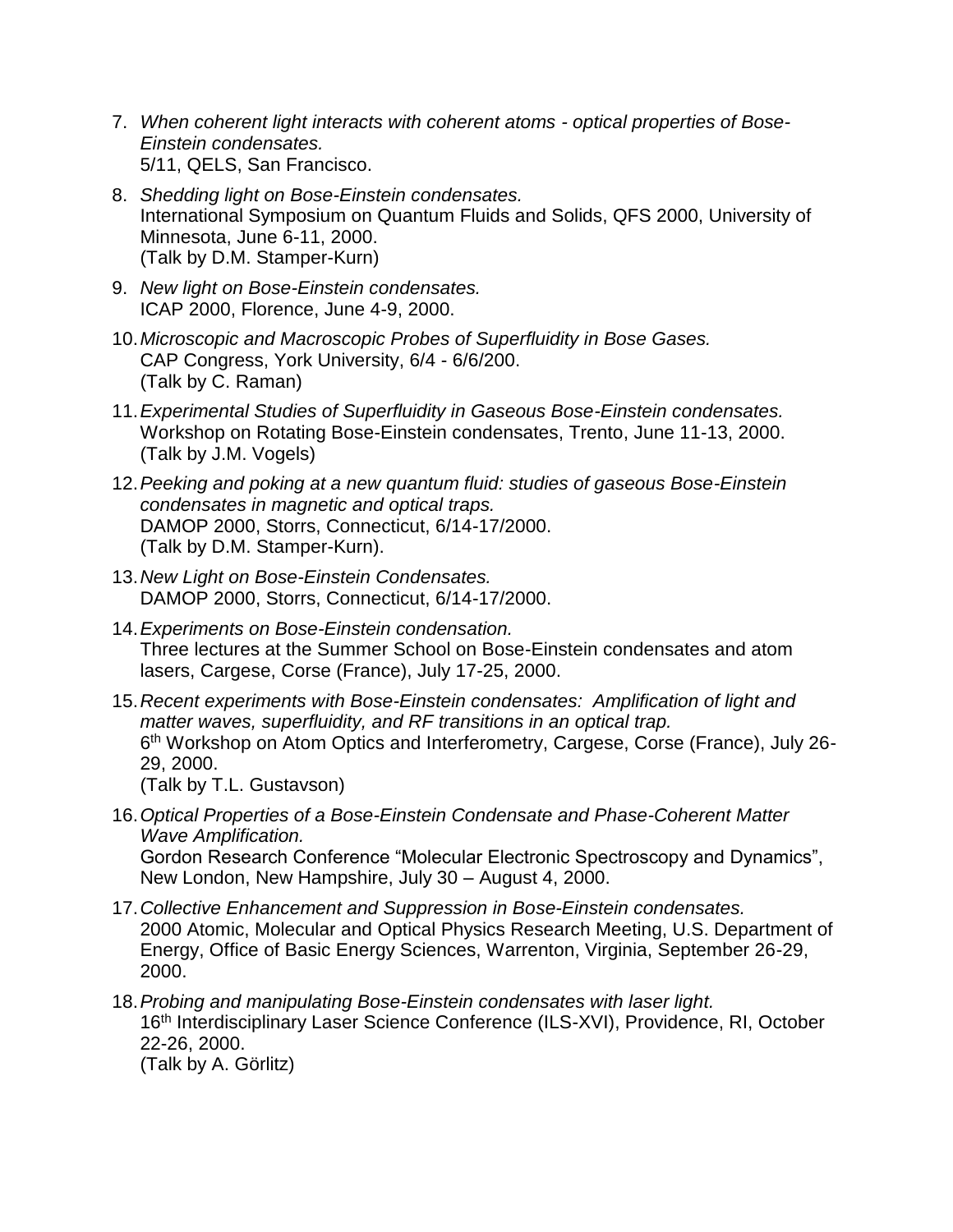- 19.*Bose-Einstein condensation - identity crisis for indistinguishable particles.* Symposium, One hundred years of the Quantum: from Max Planck to entanglement. The University of Puget Sound, Tacoma, Washington, October 29-30, 2000.
- 20.*Exciting Bose-Einstein condensates with laser light.* Centenary Meeting "100 Years of Quantum Theory", Berlin, December 13, 2000.

- 1. *Spinor condensates and Bragg spectroscopy.* Workshop on Bose-Einstein condensation and degenerate Fermi gases, JILA, Boulder, 2/10-2/12/1999.
- 2. *The Physics of Cold Atoms at Millikelvin, Microkelvin and Nanokelvin Temperatures.* Tutorial at the APS Centennial Meeting, Atlanta, 3/21-3/26/1999.
- 3. *Spinor Bose-Einstein Kondensate und optische Auskoppler*  Spring meeting of the German Physical Society. Heidelberg, Germany, March 15-19, 1999. (Talk by J. Stenger).
- 4. *Spinor condensates and Bragg spectroscopy.* Symposium on "Quantum phenomena of ultracold atoms and their applications", Spring meeting of the Physical Society of Japan, Hiroshima, 3/29/1999. (Talk by S. Inouye)
- 5. *Keeping the focus on Bose-Einstein condensates.* Fysica '99, Nederlandse Natuurkundige Vereniging, Delft, Netherlands, 4/14/1999.
- 6. *Recent Results on BEC: Quantum Tunneling, Bragg Spectroscopy and Superradiance.* 1999 NASA/JPL International Conference on Fundamental Physics in Space. Washington DC, 4/29-5/1/1999.
- 7. *Dilute Bose-Einstein condensates - early predictions and recent experimental studies.* C.N. Yang Symposium, Stony Brook, 5/21-22/1999.
- 8. *Bragg spectroscopy and superradiant Rayleigh scattering in a Bose-Einstein condensate*  ICOLS, Innsbruck, Austria, 6/7-11/1999. (Talk by J. Stenger).
- 9. *Manipulating and probing Bose-Einstein condensates with light.* Gordon Conference on Atomic Physics, Plymouth, NH, July 7, 1999. (Talk by D.M. Stamper-Kurn).
- 10.*New optical tools to study BEC.* Conference on Macroscopic Quantum Coherence Phenomena, Trieste, 7/5-9/1999. (Talk by C. Raman)
- 11.*Recent Experiments in Bose-Einstein condensation: Superradiance and critical velocities.*

1999 Fundamental Problems in Quantum Theory Workshop, 8/8-13/99, Baltimore. (Talk by R. Onofrio)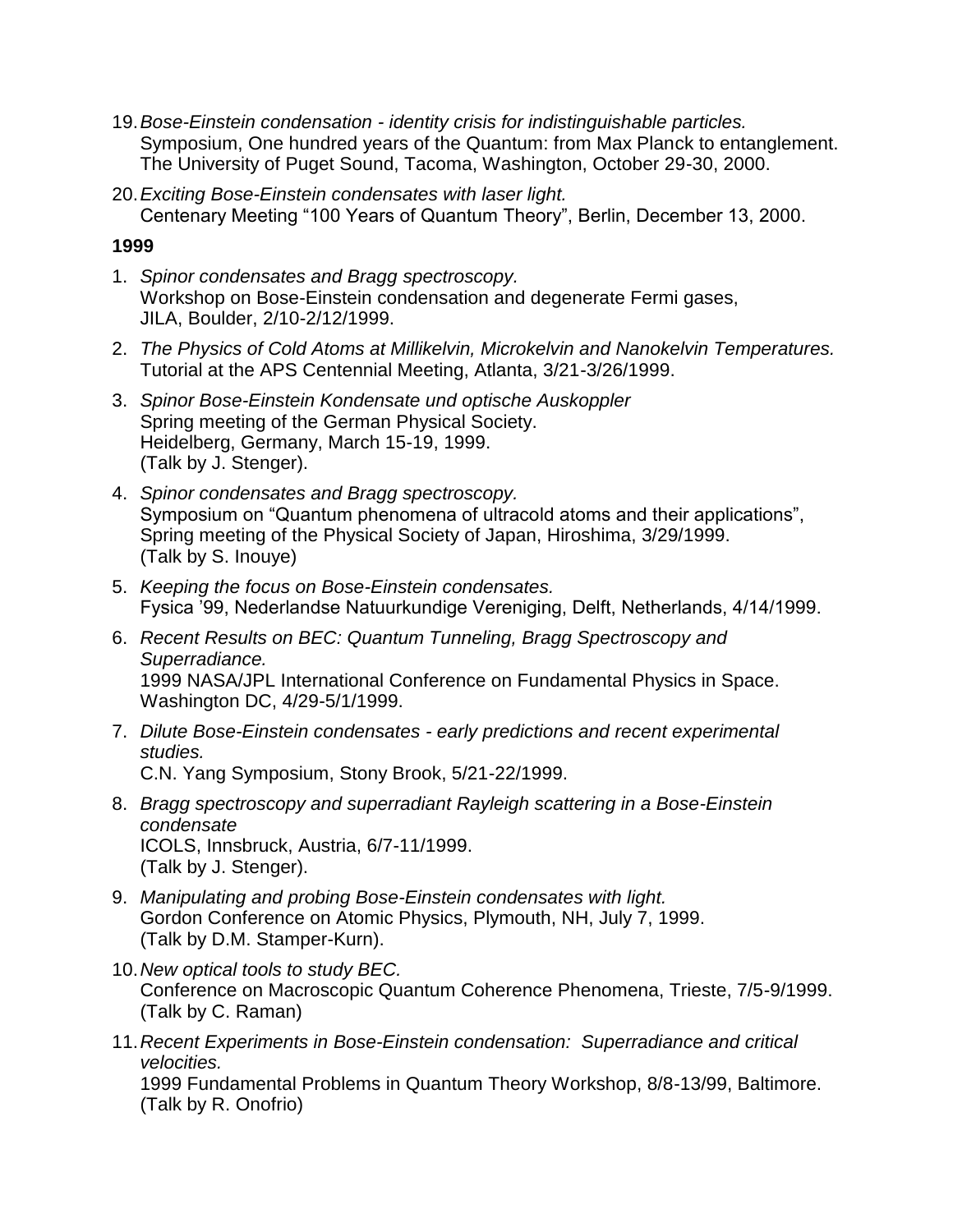- 12.*Collisions at nanokelvin temperatures in Bose-Einstein condensates.* XXI International Conference on The Physics of Electronic and Atomic Collisions (ICPEAC) in Sendai, Japan, 1999, plenary talk 7/24/1999.
- 13.Les Houches Summer School on Bose-Einstein condensation, four lectures, 7/27 8/3/1999.
- 14.*Bose-Einstein condensation in dilute atomic gases – atomic physics meets condensed matter physics.* XXII International Conference on Low Temperature Physics, 8/4/1999, Espoo, Finland, Plenary Talk.
- 15.*Recent Advances in Bose-Einstein Condensation.* EPS-11: Trends in Physics, 9/10/1999, London, Plenary Talk.
- 16.*Keeping the focus on Bose-Einstein condensates.* European research conference on Bose-Einstein condensation, San Feliu, Spain, 9/13/99.
- 17.*Probing Bose-Einstein condensates with optical Bragg scattering.* Proceedings of the Tenth Conference on Many-Body Physics (MBX), Seattle, Sept. 1999.

(Talk by D.M. Stamper-Kurn)

- 18.*Bose-Einstein-Kondensation in ultrakalten Gasen – eine neue Form der Materie.* 73th Bunsen Colloquium for Physical Chemistry, Heidelberg, Germany, 10/16/1999.
- 19.*What does a Bose-Einstein condensate look like?* International School of Quantum Electronics, 27<sup>th</sup> Course, Bose-Einstein condensates and Atom Lasers, Erice, Sicily, 10/19-24/1999, two lectures.
- 20.*Spectroscopy of a Bose-Einstein condensate.* Inspired by Herzberg: Spectroscopy for the Year 2000, Symposium in memory of Gerhard Herzberg, Cornwall, Ontario, Canada, 10/30 – 11/3.

- 1. *Bose-Einstein condensation of sodium atoms and the realization of an atom laser* SPIE conference Photonics West, San Jose, California, Jan. 7, 1998. (Talk by H.-J. Miesner)
- 2. *Dynamic Properties of Bose-Einstein Condensates: Formation and Sound at Non-zero Temperatures* ITP Conference on Bose-Einstein Condensation, Institute for Theoretical Physics, Santa Barbara, March 30 - April 4, 1998.
- 3. *Optical Confinement of Bose-Einstein Condensates and the Observation of Feshbach Resonances* ITP Conference on Bose-Einstein Condensation, Institute for Theoretical Physics, Santa Barbara, March 30 - April 4, 1998 (Talk by J. Stenger).
- 4. *Studies of magnetically and optically confined Bose-Einstein condensates* International Quantum Electronics Conference IQEC'98, San Francisco, May 5-7, 1998. (Talk by S. Inouye).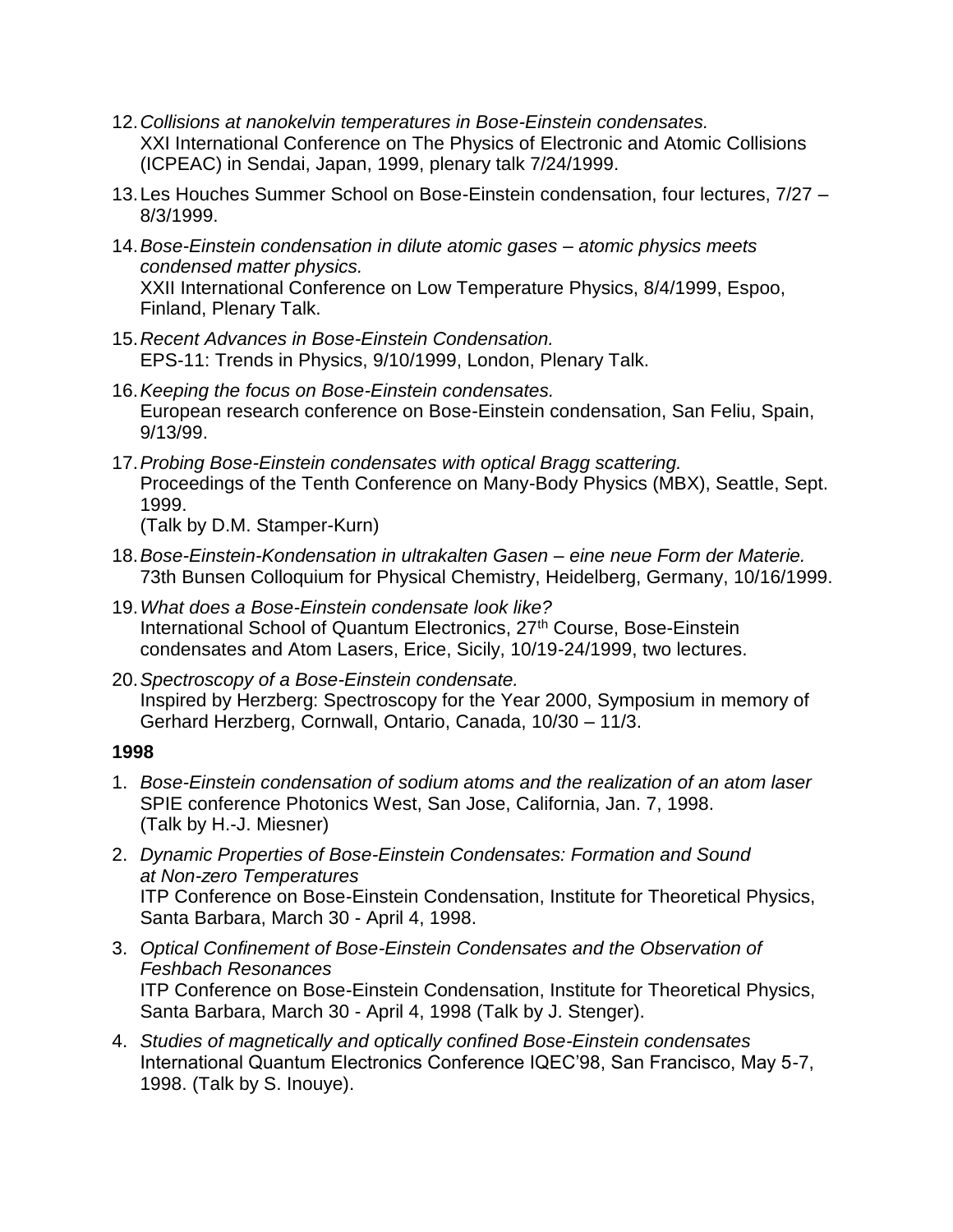- 5. *Recent Results on Bose-Einstein condensation* DAMOP, 1998 Annual Meeting of the Division of Atomic, Molecular and Optical Physics, Santa Fe, May 27-30, 1998. (Talk by H.-J. Miesner).
- 6. *The new physics of optically trapped Bose-Einstein condensates* Symposium on Quantum Fluids and Solids (QFS 98), Amherst, Massachusetts, June 9-14, 1998.
- 7. *The new physics of optically trapped Bose-Einstein condensates* Workshop Quantengase, Insel Reichenau (Konstanz), June 22-24, 1998 (Talk by J. Stenger).
- 8. *Making, probing and understanding Bose-Einstein condensates.* Four lectures at the Summer School on Bose-Einstein condensation in atomic gases, International School of Physics "Enrico Fermi", Varenna, Italy, July 7-18, 1998.
- 9. *Bose-Einstein condensation, atomic coherence and the atom laser.* Sixth European Conference on Atomic and Molecular Physics (ECAMP VI), Siena, Italy, 14-18 July 1998.
- 10.*Experiments with optically confined Bose-Einstein condensates* Conference on "Trapped Charged Particles and Fundamental Physics", Monterey, Aug. 30 - Sept. 4, 1998 (Talk by H.-J. Miesner).
- 11.*New experiments with optically confined Bose-Einstein condensates* European Research Conference on Quantum Optics, Castelvecchio Pascoli, Italy Sept 29 - Oct. 4, 1998 (Talk by H.-J. Miesner).
- 12.*Recent advances in Bose-Einstein condensation.* CLEO/Europe-EQEC'98, Glasgow, Scotland, Sept. 13-18, 1998.
- 13.*The new physics of optically trapped Bose-Einstein condensates.* Annual meeting of the section for atomic physics ad quantum electronics of the Dutch physical society, Lunteren, 5-6 November 1998.

- 1. *Bose-Einstein Condensation in a Weakly Interacting Gas - Basics and Recent Results* Winter Colloquium on the Physics of Quantum Electronics, Snowbird, Utah, 1/12-15.
- 2. *Bose-Einstein Condensates: Laser-like Atoms* Workshop on Bose-Einstein Condensation, Auckland, New Zealand, Feb. 11-12 (Talk by M.-O. Mewes).
- 3. *Experiments with a degenerate Bose gas* Photonics West, SPIE Conference 2995 (Atom Optics), San Jose, California, Feb. 10-12 (Talk by C.G. Townsend)
- 4. *Bose-Einstein-Kondensate - eine neue Form der Quantenmaterie* Spring Meeting of the German Physical Society Meeting, Mainz, March 3-6 (Talk by M.-O. Mewes).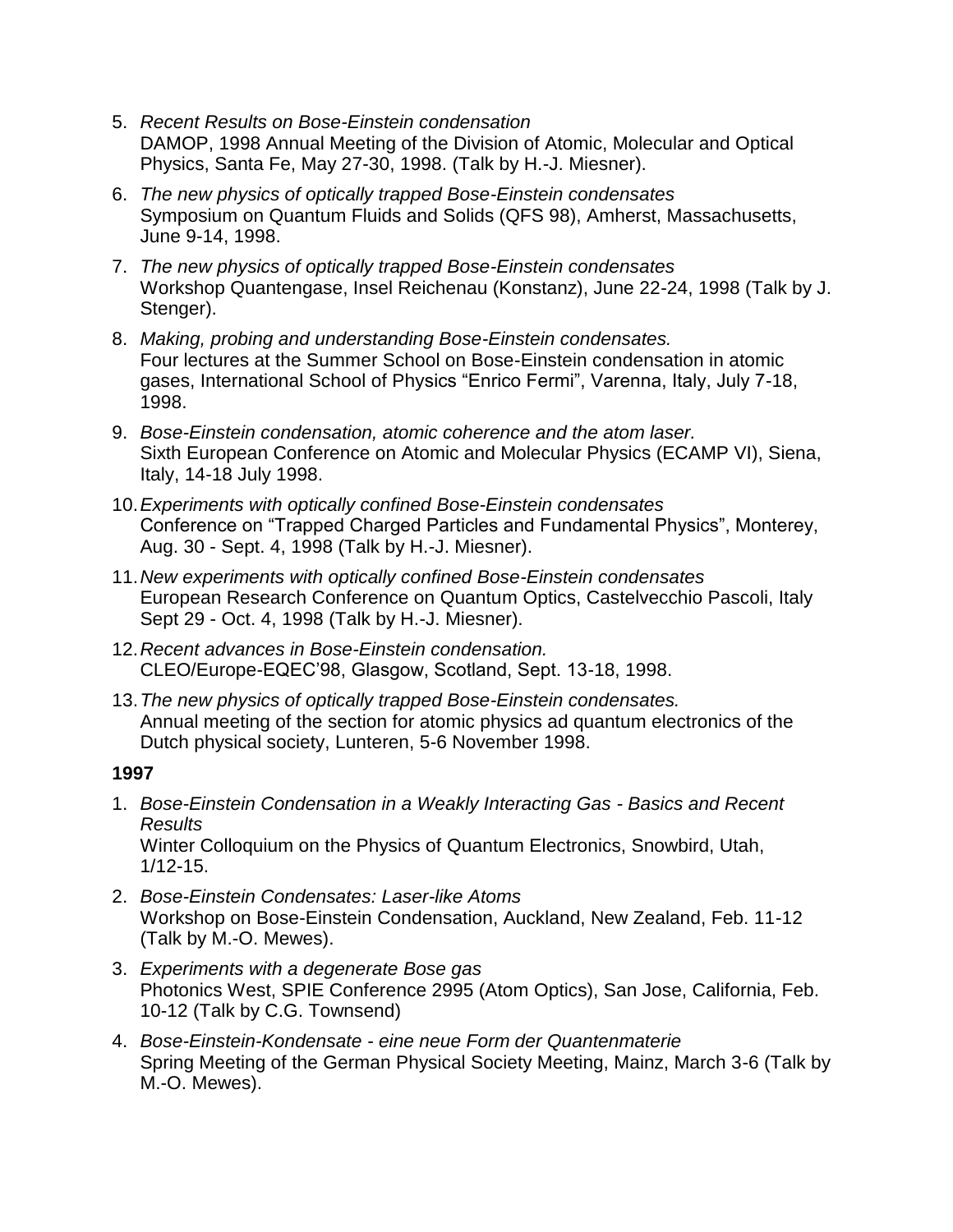- 5. *Bose-Einstein Condensation in Trapped Atomic Na.* APS March Meeting, Kansas City, March 16.
- 6. *Bose-Einstein-Kondensate - eine neue Form von Quantenmaterie.* Annual Meeting of the German Physical Society, Munich, March 18.
- 7. *Bose-Einstein Condensates - "Laser-like" Atoms.* Institute of Physics Congress 97, Leeds, 3/25.
- 8. *Experimental observations on BEC.* Mini-Symposium on Bose-Einstein Condensation, Helsinki, Finland 3/26-27.
- 9. *I.I. Rabi Prize Lecture: Bose-Einstein condensates - matter with laser-like properties.* DAMOP, 1997 Annual Meeting of the Division of Atomic, Molecular and Optical Physics, Washington, April 18-21.
- 10.*Latest results in Bose-Einstein condensation.* Quantum Electronics and Laser Science Conference (QELS), Baltimore, May 18-23.
- 11.*Single-Mode Atoms: Bose-Einstein Condensation and the Atom Laser.* Gordon Conference on Atomic Physics, New England College, June 30, 1997.
- 12.*Experimental Studies of a New Quantum Fluid: Bose-Einstein Condensation of Sodium Atoms* European Research Conference on Bose-Einstein Condensation, Il Ciocco, Italy, July 12-17, 1997.
- 13.*Recent experimental results with Bose condensed atoms* Symposium on Quantum Fluids and Solids (QFS 97), Paris, July 20-26, 1997.
- 14.*Macroscopic Matter Waves: Bose-Einstein Condensate and Atom Laser* Gordon Research Conference on Nonlinear Optics and Lasers, New London, New Hamshire, July 27-31 (Talk by H.-J. Miesner).
- 15.*Matter made of matter waves: Bose-Einstein condensation and the atom laser* Symposium on "The Advancing Frontiers of Condensed Matter Science", Philadelphia, October 13-14, 1997.
- 16.*When atoms behave as waves: Bose-Einstein condensation and the atom laser.* 1997 OSA Annual Meeting, Long Beach, October 12-17, 1997.
- 17.*When atoms behave as waves: Bose-Einstein condensation and the atom laser.* Meeting of the American Institute of Physics Corporate Associates, Dallas, October 27-28, 1997.

- 1. *Bose-Einstein-Kondensation in ultrakalten atomaren Gasen* Annual Meeting of the German Physical Society, Regensburg, Germany, March 25-29.
- 2. *Observation of Bose-Einstein condensation in a gas of sodium atoms* Workshop on "Collective effects in ultracold atomic gases", Les Houches, France, April 1-5.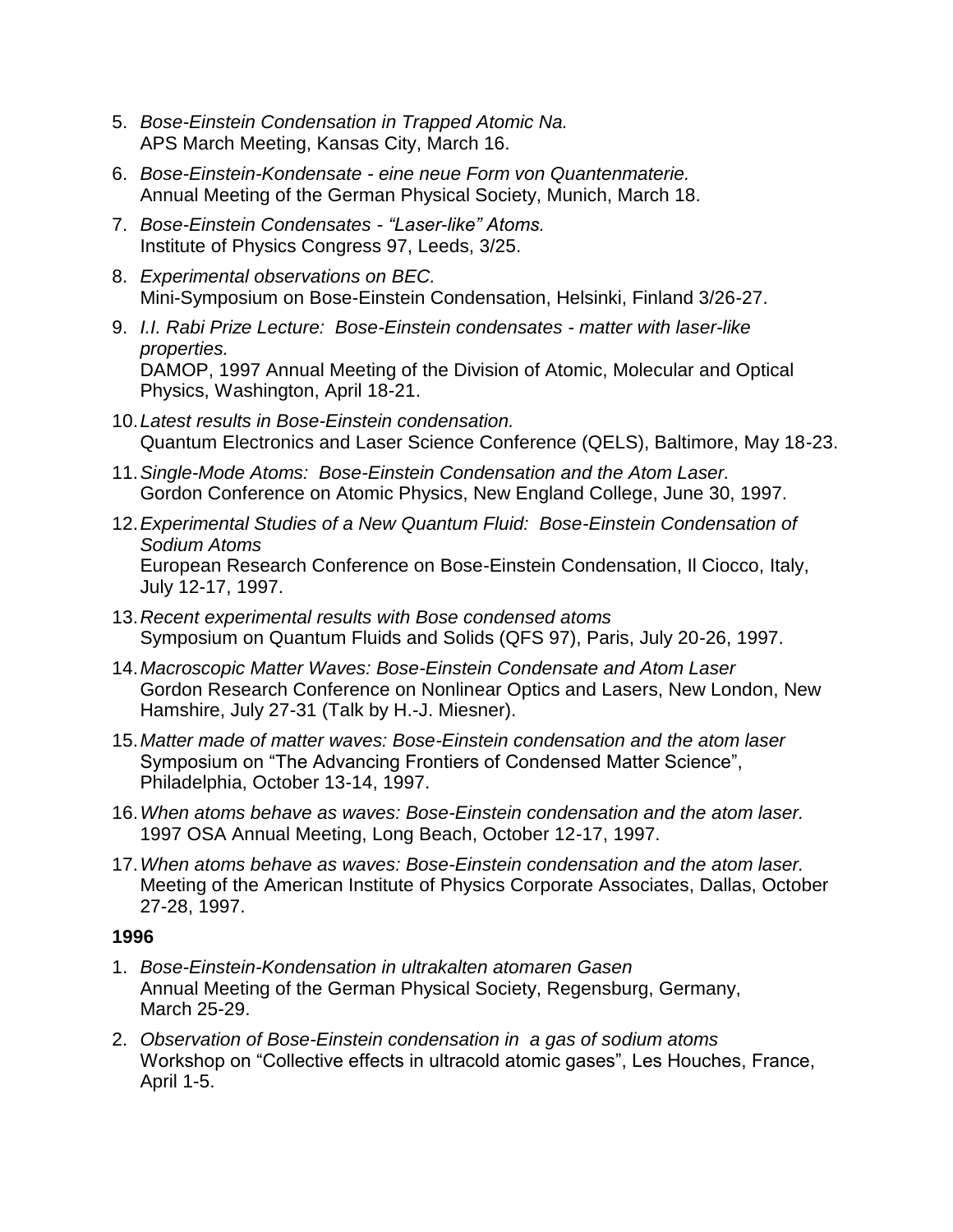- 3. *Observation of Bose-Einstein condensation in ultracold atomic gases* 15th General Conference of the Condensed Matter Division of the European Physical Society, Baveno-Stresa, Italy, April 22-25.
- 4. *BEC: identiteitscrisis voor atomen* Spring Meeting Nederlands Natuurkundige Vereniging (Dutch Physical Society), Utrecht, The Netherlands, April 16 (Talk by N.J. van Druten).
- 5. *Bose-Einstein condensation in a gas of sodium atoms* DAMOP, 1996 Annual Meeting of the Division of Atomic, Molecular and Optical Physics, Ann Arbor, MI, May 15-18.
- 6. *Bose-Einstein condensation in a gas of sodium atoms* DAMOP, 1996 Annual Meeting of the Division of Atomic, Molecular and Optical Physics, Ann Arbor, MI, May 15-18, AMO Thesis Award Symposium (Talk by K. Davis).
- 7. *Bose-Einstein condensation of sodium atoms* CLEO/QELS'96, Anaheim, California, June 5 (Talk by N.J. van Druten).
- 8. *Bose-Einstein Condensation of Dilute Atomic Gases* Gordon Conference on Laser Interactions with Materials, Plymouth, New Hampshire, June 9-14.
- 9. *Bose-Einstein condensation in an almost ideal gas* CAP 96, Canadian Association of Physicists, 51st Annual Congress, Ottawa, Canada, June 16-19.
- 10.*BEC and prospects for precision measurements* Conference on Precision Electromagnetic Measurements (CPEM '96), Braunschweig, Germany, June 18 (Talk by N.J. van Druten).
- 11.*Bose-Einstein condensation in a gas of sodium atoms* XX International Quantum Electronics Conference IQEC'96, Sydney, Australia, July 14-19.
- 12.*Properties of a weakly interacting BEC.* U.S. Workshop on Bose-Einstein Condensation, JILA, Boulder, Colorado, July 29-31 (Talk by M.-O. Mewes)
- 13.*Bose condensates - a new form of quantum matter*  ZICAP - 15th International Conference on Atomic Physics, Amsterdam, Aug. 5-9.
- 14.*Bose-Einstein condensation of sodium atoms.* XXIth International Conference on Low Temperature Physics (LT 21) 1996, Prague, Czech Republic, Aug. 8-14.
- 15.*What is Bose-Einstein Condensation (BEC)?* Topical Group Workshop, ITAMP, Cambridge, MA, Aug. 19-30.
- 16.*Bose-Einstein condensation in a gas of sodium atoms* CLEO/Europe - EQEC'96, Hamburg, Germany, Sept. 8-13.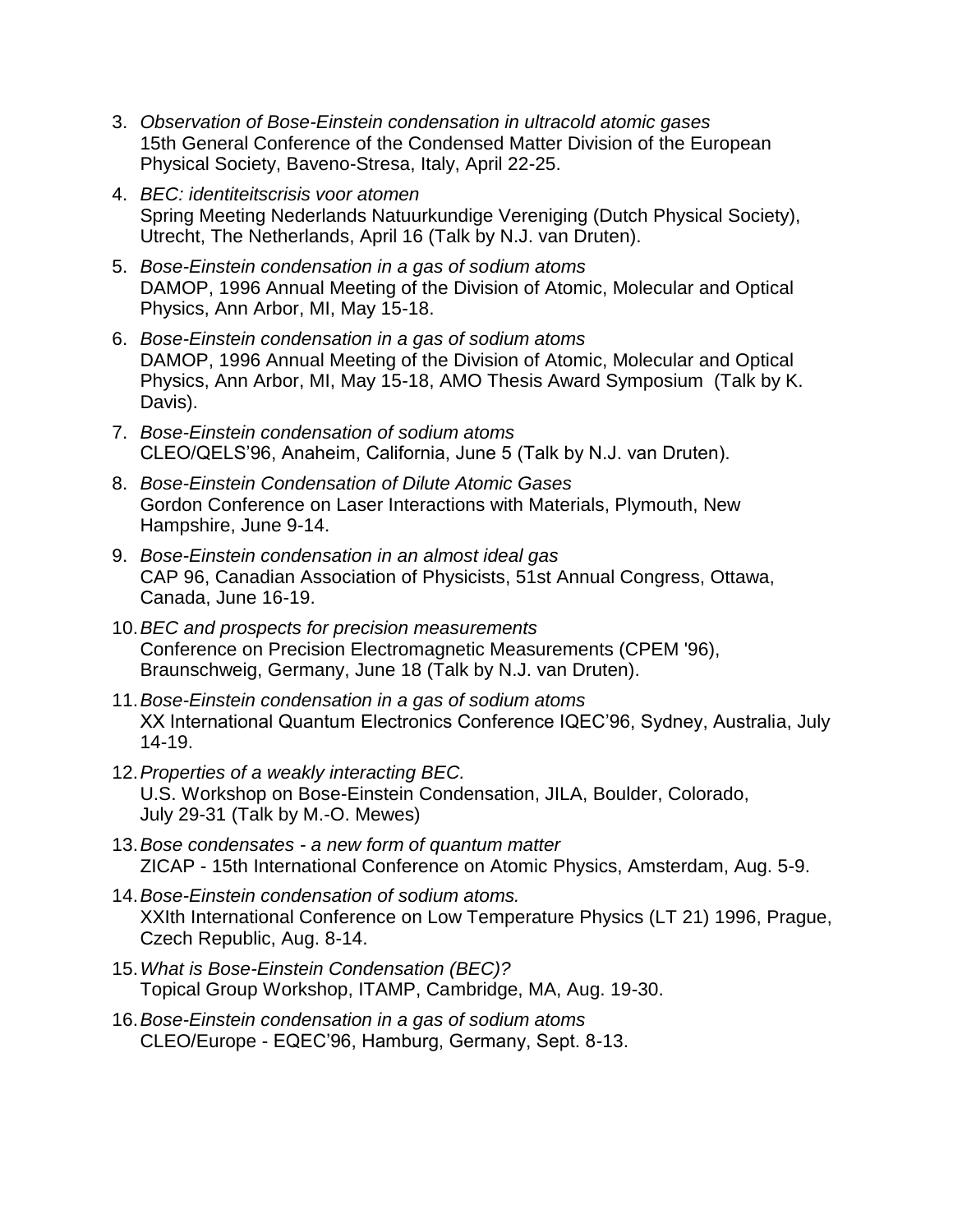- 17.*Bose-Einstein condensation in a gas of sodium atoms* General meeting of the European Physical Society (EPS-10), Sevilla (Spain), Sept. 12.
- 18.*Bose-Einstein condensates: a new form of quantum matter* OSA/ILS-XII, Rochester, NY, Oct. 20-25. 1996 OSA Annual Meeting.
- 19.*Bose-Einstein Condensation* Symposium on Frontiers of Science, National Academy of Sciences, Irvine, California, Nov. 7-9.

- 1. *Evaporative cooling of magnetically trapped sodium* DAMOP, 1995 Annual Meeting of the Division of Atomic, Molecular and Optical Physics, Toronto, May 16-19.
- 2. *Evaporative cooling of magnetically trapped sodium atoms* Research conference on Bose-Einstein condensation, Mont Ste. Odile, France, June 16-21.
- 3. *Evaporative Cooling of Sodium Atoms* Gordon Conference on Atomic Physics, Wolfeboro, New Hampshire, July 2-7.
- 4. *Evaporative Cooling of Sodium Atoms* Mini-Symposium on Bose-Einstein condensation, ITAMP, Cambridge, MA, August 11 (Talk by M.-O. Mewes).
- 5. *Bose-Einstein condensation of sodium atoms* Fall meeting of the Section "Atomic Physics and Quantumelectronics" of the Nederlandse Natuurkundige Vereniging (Dutch Physical Society), Lunteren, The Netherlands, Nov. 17 (Talk by N.J. van Druten).

## **1994**

- 1. *Cooling and trapping of neutral atoms* The Future of Spectroscopy: From Astronomy to Biology. Quebec, Canada, Sept. 26-28.
- 2. *Dark cold atoms at high densities* International Quantum Electronics Conference (IQEC), Anaheim, California, May 8- 13.

- 1. *Dark spontaneous-force optical trap*  OSA Annual Meeting, Toronto, Canada, October 3-8.
- 2. *Kalte Atome hoher Dichte - neue (und alte) Perspektiven* Kolloquium des DFG-Schwerpunktprogramms "Präzisions-Spektrometrie mit laserpräparierten Atomen und Ionen", Wachtberg-Niederbachem, Germany, May 17-19.
- 3. *Kalte Natrium-Atome hoher Dichte in einer "dunklen" Lichtdruckfalle* Annual Meeting of the German Physical Society, Berlin, Germany, March 15-19.